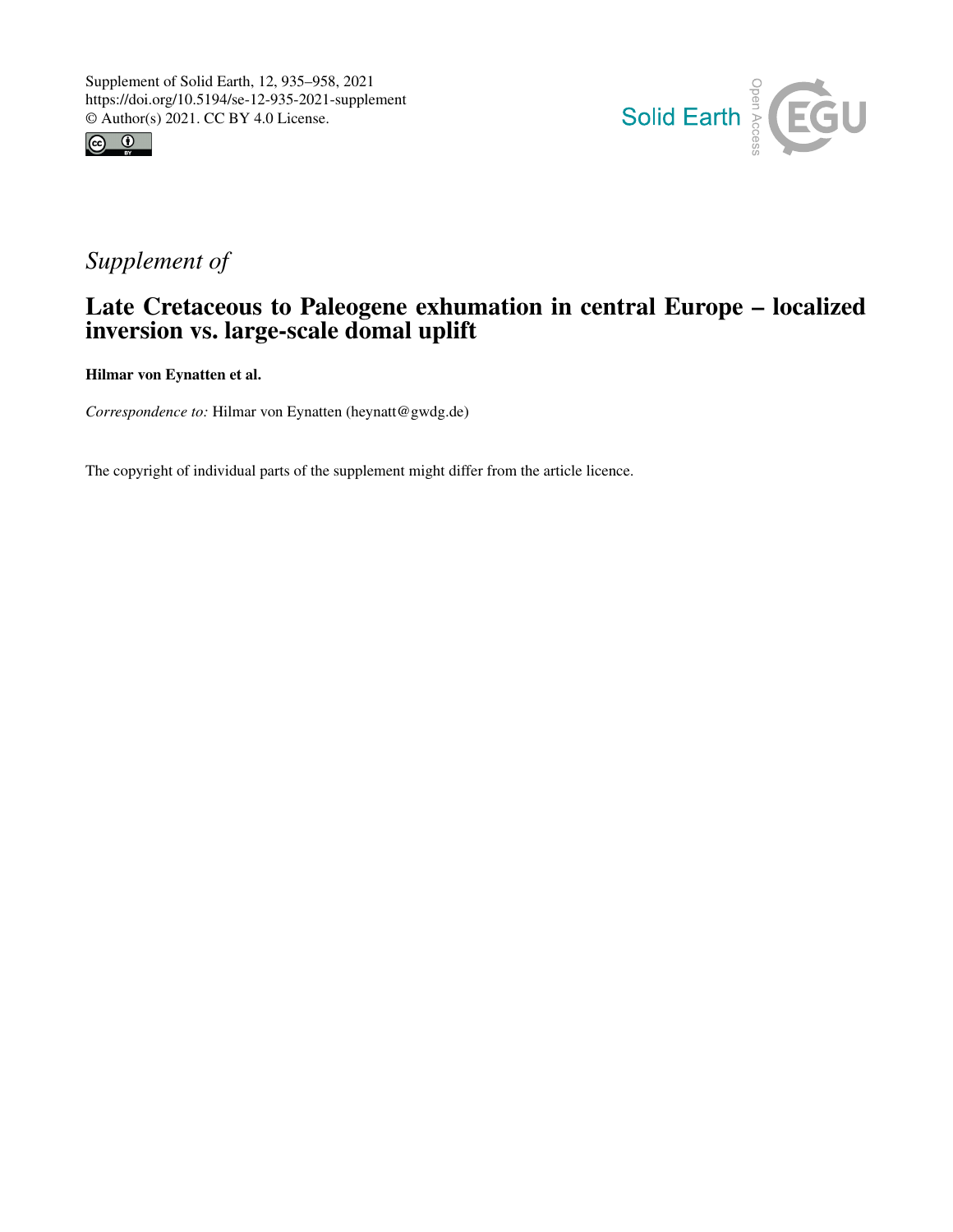## **Content of Supplement:**

S1, Table: List of the thermochronologial samples including locality, stratigraphy and petrography.

S2, Figure: Map illustrating sample locations, based on: Geowissenschaftliche Karte der Bundesrepublik Deutschland 1: 2 000 000, Bundesanstalt für Geowissenschaften und Rohstoffe, Hannover (2004).

S3, Table: Apatite fission track data (n=110)

S4, Figure: Binned diagrams of horizontal confined fission track lengths measured in the apatite samples.

S5, Table: Apatite (U-Th)/He data (n=37).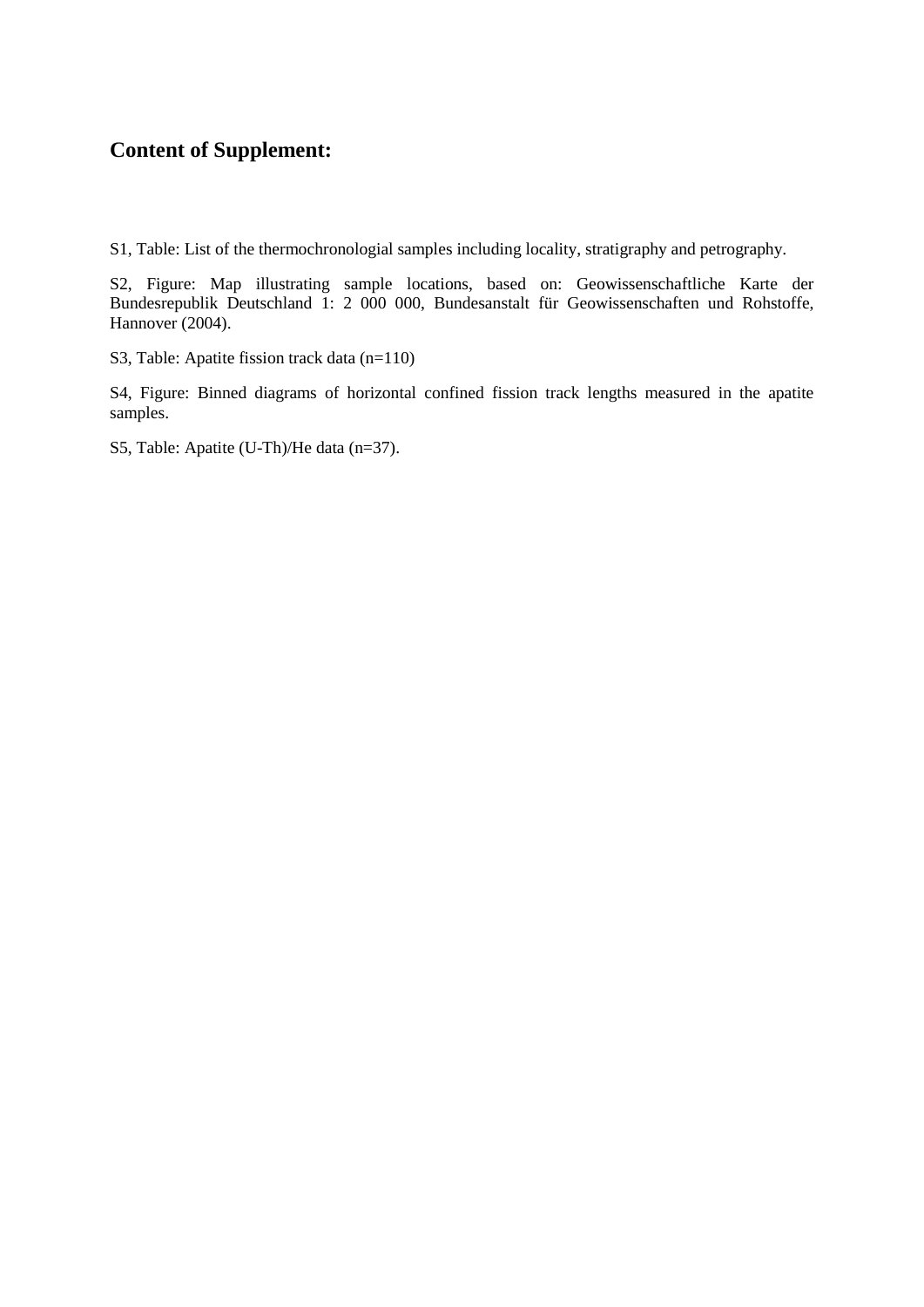|                      |                            |                                   | Stratigraphy <sup>b</sup>                                |                             |                         |                               |                  |
|----------------------|----------------------------|-----------------------------------|----------------------------------------------------------|-----------------------------|-------------------------|-------------------------------|------------------|
| Sample<br>$V - 7$    | <b>Region</b> <sup>a</sup> | Locality<br>Ellrich               | Permian (Upper Rotliegend)                               | Petrography<br>sandstone    | Long $[°]$<br>51,585222 | Lat $[^{\circ}]$<br>10,645760 | Elev. [m]<br>303 |
| $V-19$               | W-BM                       | Forschengereuth                   | Lower Triassic (su/sm)                                   | sandstone                   | 50,392355               | 11,137033                     | 565              |
| $V-24$               | TF                         | Mosbach                           | Lower Triassic (su)                                      | sandstone                   | 50,929958               | 10,354174                     | 334              |
| $V-25$               | TF                         | Mosbach                           | Lower Triassic (sm)                                      | sandstone                   | 50,929786               | 10,355083                     | 334              |
| $V-27$               | TF                         | Fuchsberg/Seebach                 | Lower Triassic (su)                                      | sandstone                   | 50,920146               | 10.417938                     | 397              |
| $V-28$<br>$V-29$     | TF<br>TF                   | Wartburg<br><b>Bromacker</b>      | Permian (Upper Rotliegend)<br>Permian (Upper Rotliegend) | granite-cobble<br>sandstone | 50,967845<br>50,810852  | 10,304182<br>10,621213        | 347<br>444       |
| $V-30$               | TF                         | <b>Bromacker</b>                  | Permian (Upper Rotliegend)                               | sandstone                   | 50,810852               | 10,621213                     | 444              |
| $V-31$               | <b>FP</b>                  | Fambach                           | Lower Triassic (su)                                      | sandstone                   | 50,738028               | 10,376858                     | 283              |
| $V-32$               | TF                         | Rennsteig                         | Permian (Rotliegend)                                     | rhyolite                    | 50,834311               | 10,532340                     | 536              |
| $V-59$               | <b>WFW</b>                 | Dorndorf, Rhön                    | Lower Triassic (su)                                      | sandstone                   | 50,834958               | 10,084072                     | 245              |
| $V-60$<br>$V-61$     | FP<br>TВ                   | Hindfeld<br>Arnstadt              | Upper Triassic (km)<br>Upper Triassic (km)               | sandstone<br>sandstone      | 50,367103<br>50,837842  | 10.566521<br>10,944055        | 302<br>272       |
| $V-63$               | TВ                         | Rockensußra-2, core 442 m         | Lower Triassic (sm)                                      | sandstone                   | 51,267691               | 10,700165                     | $-170^\circ$     |
| $V-64$               | TB                         | Rockensußra-2, core 446 m         | Lower Triassic (sm)                                      | sandstone                   | 51,267691               | 10,700165                     | $-174^\circ$     |
| $V-80$               | W-BM                       | Gölschtal                         | Variscan basement                                        | granite                     | 50,622916               | 12,241825                     | 317              |
| $V-85$               | W-BM                       | Schafberg / Weida                 | Lower Carboniferous                                      | conglomerate                | 50,789141               | 12,082128                     | 252              |
| $V-86$               | W-BM                       | Gera                              | Lower Carboniferous                                      | conglomerate                | 50,834784               | 12,086967                     | 225              |
| $V-94$<br>$V-95$     | TВ                         | Holzhausen<br>Heseberg            | Upper Triassic (ku)<br>Lower Triassic (sm)               | sandstone<br>sandstone      | 50,845825<br>52,083635  | 10,880198<br>10,871253        | 369<br>186       |
| $V-96$               | E-RM                       | Wilhemshütte                      | Lower Carboniferous                                      | wacke                       | 51,061939               | 8,623232                      | 485              |
| $V-97$               | E-RM                       | Somplar                           | Lower Carboniferous                                      | wacke                       | 51,065802               | 8,724715                      | 370              |
| $V-99$               | E-RM                       | Somplar, Meiserhof                | Lower Carboniferous                                      | wacke                       | 51,059129               | 8,739578                      | 316              |
| $V - 101$            | E-RM                       | Neu-Ludwigsdorf                   | Lower Carboniferous                                      | wacke                       | 51,070018               | 8.618118                      | 515              |
| $V-103$<br>$V-108$   | E-RM<br>E-RM               | Frankenberg<br>Dainrode           | Lower Carboniferous<br>Lower Carboniferous               | wacke<br>wacke              | 51,062918               | 8,792114                      | 319<br>410       |
| $V-109$              | E-RM                       | <b>Brinkhausen</b>                | Lower Carboniferous                                      | wacke                       | 51,069711<br>51,173626  | 8,926297<br>8,999682          | 298              |
| $V - 110$            | E-RM                       | Frankenau                         | Lower Carboniferous                                      | wacke                       | 51,077999               | 8,921126                      | 421              |
| $V-112$              | E-RM                       | Somplar-Anteholz                  | Lower Carboniferous                                      | wacke                       | 51,081659               | 8,666263                      | 441              |
| $V - 113$            | E-RM                       | Wilhelmshütte                     | Lower Carboniferous                                      | wacke                       | 51,062044               | 8,624253                      | 487              |
| $V-115$<br>$V-121$   | E-RM<br><b>WFW</b>         | Würzberg<br>Schedebachtal         | Lower Triassic (sm)<br>Lower Triassic (sm)               | sandstone<br>sandstone      | 50,974371               | 8,754202<br>9,670660          | 326<br>196       |
| $V-127$              | <b>WFW</b>                 | Reinhausen                        | Lower Triassic (sm)                                      | sandstone                   | 51,446737<br>51,467934  | 9,983361                      | 205              |
| $V-128$              |                            | Aschersleben                      | Lower Triassic (sm)                                      | sandstone                   | 51,781411               | 11,552616                     | 105              |
| $V-130$              |                            | Mansfeld                          | Permian (Upper Rotliegend)                               | sandstone                   | 51,605972               | 11,472827                     | 171              |
| $V - 131$            |                            | Annaroda                          | Permian (Upper Rotliegend)                               | sandstone                   | 51,544210               | 11,395198                     | 336              |
| $V-132$<br>$V-133$   |                            | Paßbruch<br>Wettelrode            | Carboniferous<br>Permian (Upper Rotliegend)              | wacke<br>sandstone          | 51,548518<br>51,521606  | 11,136968<br>11,260087        | 397<br>341       |
| $V-135$              |                            | Anaroda                           | Lower Triassic (su)                                      | sandstone                   | 51,514886               | 11,374665                     | 308              |
| $V-136$              |                            | Brücken                           | Lower Triassic (sm)                                      | sandstone                   | 51,435792               | 11,183399                     | 186              |
| $V-137$              |                            | <b>Feld Sittendorf</b>            | Lower Triassic (sm)                                      | sandstone                   | 51,449664               | 11,104679                     | 167              |
| $V-138$              |                            | Hettstedt                         | Permian (Upper Rotliegend)                               | sandstone                   | 51,644602               | 11,474151                     | 229              |
| $V-139$<br>$V - 141$ | WFW<br><b>WFW</b>          | bei Dasandstoneel<br>Amelungsborn | Lower Triassic (sm)<br>Lower Triassic (sm)               | sandstone<br>sandstone      | 51,743493<br>51,918430  | 9,651987<br>9,620183          | 231<br>244       |
| $V - 143$            | <b>WFW</b>                 | Offensen                          | Lower Triassic (sm)                                      | sandstone                   | 51,558938               | 9,718127                      | 198              |
| $V - 144$            | <b>WFW</b>                 | Mariaspring                       | Lower Triassic (sm)                                      | sandstone                   | 51,599214               | 9,951020                      | 202              |
| $V - 145$            | <b>WFW</b>                 | Die Clus                          | Lower Triassic (sm)                                      | sandstone                   | 51,815923               | 9,920936                      | 106              |
| $V-146$<br>$V-147$   | <b>WFW</b><br>WFW          | Stadtoldendorf<br>Dasandstoneel   | Lower Triassic (sm)<br>Lower Triassic (sm)               | sandstone<br>sandstone      | 51,885350<br>51,799856  | 9,620466<br>9,669938          | 208<br>207       |
| $V-148$              | <b>WFW</b>                 | Löwenhagen                        | Lower Triassic (sm)                                      | sandstone                   | 51,530527               | 9,671852                      | 235              |
| $V-151$              | FP                         | Frickenhausen                     | Lower Triassic (sm)                                      | sandstone                   | 50,417445               | 10,230381                     | 371              |
| $V-154$              | FP                         | Schleusingen                      | Lower Triassic (su)                                      | sandstone                   | 50,504771               | 10,766366                     | 420              |
| $V-155$              |                            | Langenbach                        | Permian (Lower Rotliegend)                               | conglomerate                | 50,506626               | 10,847554                     | 433              |
| $V-156$<br>$V-157$   | <b>WFW</b><br>WFW          | <b>Hof Guttels</b><br>Blankenbach | Lower Triassic (sm)<br>Lower Triassic (sm)               | sandstone<br>sandstone      | 51,012059<br>51,002256  | 9,703412<br>10,002735         | 207<br>355       |
| $V-158$              | WFW                        | Dens                              | Lower Triassic (sm)                                      | sandstone                   | 51,017994               | 9,900992                      | 349              |
| $V-159$              | WFW                        | Unterellen                        | Lower Triassic (sm)                                      | sandstone                   | 50,981664               | 10,161005                     | 219              |
| $V-160$              | WFW                        | Nesandstoneelröden                | Lower Triassic (sm)                                      | sandstone                   | 51,038424               | 10,093233                     | 267              |
| $V-161$              | <b>WFW</b>                 | Melsungen                         | Lower Triassic (sm)                                      | sandstone                   | 51,118450               | 9,538753                      | 170              |
| $V-162$<br>$V-163$   | <b>WFW</b><br><b>WFW</b>   | Kloster Cornberg<br>Weißenborn    | Permian (Upper Rotliegend)<br>Lower Triassic (sm)        | sandstone<br>sandstone      | 51,042973<br>51,077552  | 9,864981<br>9,964347          | 279<br>301       |
| $V-165$              | W-BM                       | Jena-Göschwitz                    | Lower Triassic (sm)                                      | sandstone                   | 50,874605               | 11,596590                     | 172              |
| $V-166$              | W-BM                       | Kraftsdorf                        | Lower Triassic (sm)                                      | sandstone                   | 50,878126               | 11,930859                     | 275              |
| $V-167$              | W-BM                       | Altendorf                         | Lower Triassic (sm)                                      | sandstone                   | 50,833547               | 11,587526                     | 255              |
| $V-168$<br>$V-169$   | W-BM<br>W-BM               | Orlamünde<br>Weißbach             | Lower Triassic (sm)<br>Lower Triassic (sm)               | sandstone<br>sandstone      | 50,775577<br>50,715618  | 11,538074<br>11,454526        | 170<br>277       |
| $V-171$              | W-BM                       | Remschütz                         | Lower Triassic (sm)                                      | sandstone                   | 50,689264               | 11,378823                     | 224              |
| $V-172$              | W-BM                       | Teichel                           | Lower Triassic (sm)                                      | sandstone                   | 50,780742               | 11,313983                     | 317              |
| $V-173$              | W-BM                       | Großeutersdorf                    | Lower Triassic (sm)                                      | sandstone                   | 50,791739               | 11,567417                     | 165              |
| $V-183$              | TВ                         | Wachsenburg                       | Upper Triassic (ku)                                      | sandstone                   | 50,856987               | 10,875799                     | 351              |
| $V-191$<br>$V-192$   | E-RM<br>E-RM               | Fritzlar<br>Rösenbeck             | Lower Triassic (sm)<br>Middle Devonian                   | sandstone<br>diabase        | 51,130434<br>51,413735  | 9,217180<br>8,716847          | 184<br>424       |
| $V-194$              | E-RM                       | Lenne, Wesenberg                  | Middle Devonian                                          | sandstone                   | 51,165575               | 8,397016                      | 476              |
| $V-197$              | E-RM                       | Wallenstein                       | Middle Devonian                                          | diabase                     | 51,326595               | 8,172341                      | 367              |
| $V-201$              |                            | Badra                             | Lower Triassic (su)                                      | sandstone                   | 51,403515               | 10,971743                     | 254              |
| $V-203$              |                            | Artern                            | Lower Triassic (su)                                      | sandstone                   | 51,380839               | 11,282435                     | 149              |
| $V-204$              |                            | Kachstedt                         | Lower Triassic (su)                                      | sandstone                   | 51,390663               | 11,265663                     | 140              |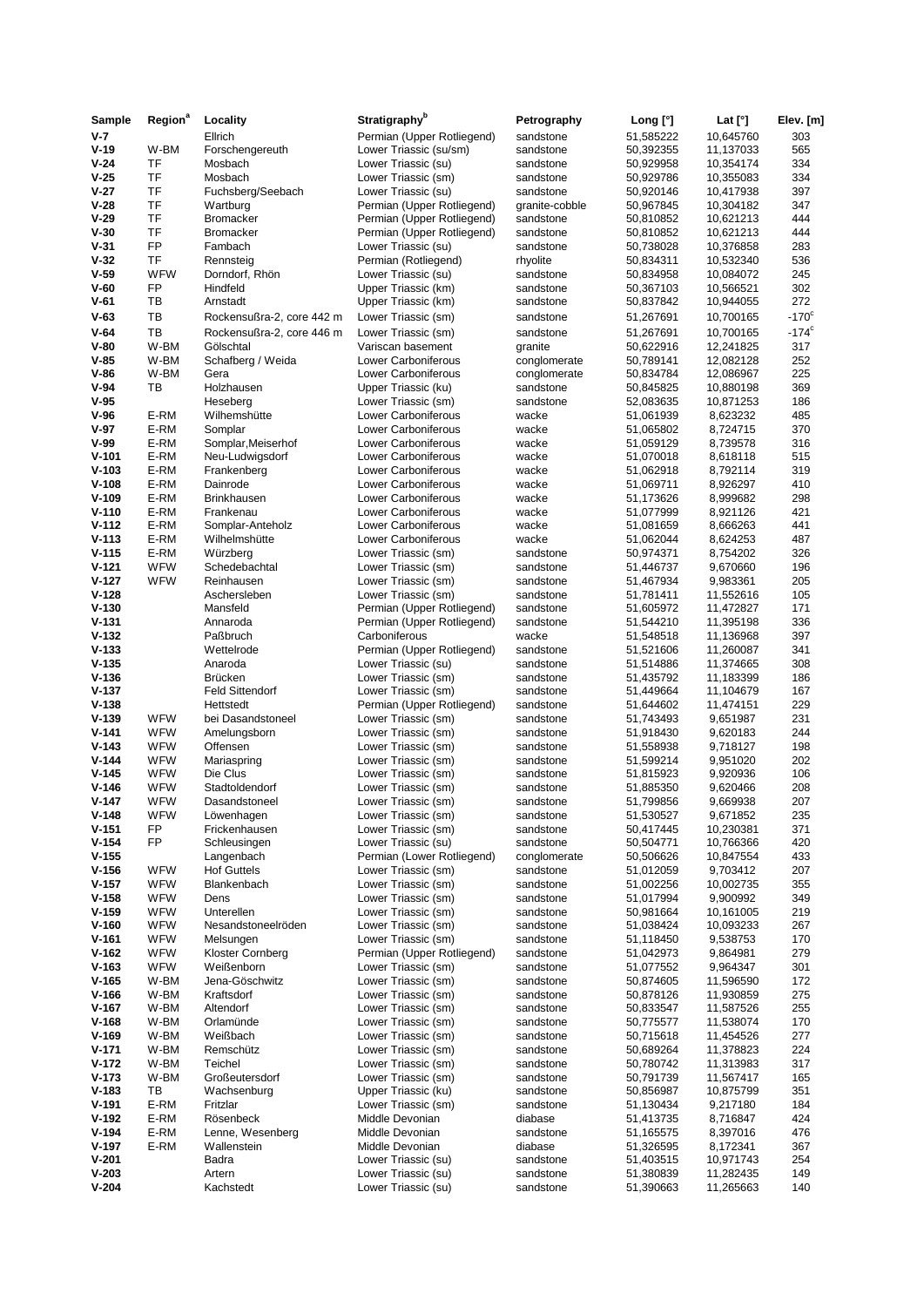| $V - 206$ | E-RM       | Wüstung Lanzberg       | Lower Triassic (sm)       | sandstone     | 51.367758 | 9.159326  | 277                 |
|-----------|------------|------------------------|---------------------------|---------------|-----------|-----------|---------------------|
| $V-207$   | <b>WFW</b> | Heiligenstadt          | Lower Triassic (sm)       | sandstone     | 51,396309 | 10.128237 | 328                 |
| $V-216$   | <b>WFW</b> | Eichenberg             | Upper Triassic (ko)       | quartzarenite | 51,381876 | 9,933640  | 212                 |
| $V - 217$ | W-BM       | Langenorla             | Lower Triassic (sm)       | sandstone     | 50,744255 | 11,571874 | 195                 |
| $V - 218$ | TB         | Erfurt-1, core 305 m   | Lower Triassic (sm)       | sandstone     | 50,907677 | 11,192894 | $158^\circ$         |
| $V - 219$ | TB         | Tennstedt-1 core 447 m | Lower Triassic (sm)       | sandstone     | 51,155639 | 10,815234 | $-271$ <sup>c</sup> |
| $V-220$   | W-BM       | Schmücke-Tunnel        | Lower Triassic (sm)       | sandstone     | 51,279870 | 11,220210 | 213                 |
| $V-222$   | <b>WFW</b> | Arenshausen            | Lower Triassic (sm)       | sandstone     | 51.377112 | 9.975211  | 206                 |
| $V - 224$ | E-RM       | <b>Hofgut Teiske</b>   | Lower Carboniferous       | wacke         | 51,319086 | 8,761191  | 452                 |
| $V-225$   | W-BM       | Finnetunnel            | Lower Triassic (su/sm)    | sandstone     | 51,163570 | 11,484093 | 230                 |
| $V-226$   | E-RM       | Schweinsbühl           | Lower Carboniferous       | wacke         | 51,314457 | 8,746747  | 531                 |
| $V-227$   | E-RM       | Diemelstadt-Rohde      | Lower Triassic (sm)       | sandstone     | 51,478454 | 9,019170  | 265                 |
| $V-228$   | W-BM       | Niederpölniz           | Lower Carboniferous       | wacke         | 50,754319 | 11,976597 | 346                 |
| $V-230$   | <b>FP</b>  | Hindfeld               | Upper Triassic (km)       | sandstone     | 50,367825 | 10,564119 | 306                 |
| $V - 231$ | W-BM       | Großmonra              | Upper Triassic (km)       | sandstone     | 51,212569 | 11,295544 | 184                 |
| $V - 233$ |            | Sonnenstein            | Lower Triassic (sm)       | sandstone     | 51,511301 | 10,391112 | 355                 |
| $V - 234$ | <b>WFW</b> | A4, Moseberg           | Lower Jurassic            | sandstone     | 51,009268 | 10,276924 | 234                 |
| $V-235$   | <b>WFW</b> | <b>Breitenbach</b>     | Lower Triassic (sm)       | sandstone     | 51,401930 | 10,311604 | 405                 |
| $V-238$   | E-RM       | Lölbach                | Lower Carboniferous       | wacke         | 51,069656 | 8,992817  | 506                 |
| $V-239$   | E-RM       | Grüsandstoneen         | Lower Triassic (sm)       | sandstone     | 50,991716 | 8,966718  | 266                 |
| $V - 242$ | E-RM       | Dringe                 | Lower Triassic (sm)       | sandstone     | 51,220948 | 9,068341  | 362                 |
| $V - 245$ | E-RM       | Vasbeck                | Lower Triassic (sm)       | sandstone     | 51,382295 | 8,875809  | 383                 |
| $V-252$   | E-RM       | Stbr. Hahneberg        | Devonian                  | sandstone     | 51,102361 | 9.067175  | 471                 |
| $V-254$   | E-RM       | Gemünden               | Lower Carboniferous       | quartzite     | 50,974045 | 9,020218  | 365                 |
| $V-256$   | E-RM       | <b>Burg Waldeck</b>    | Lower Carboniferous       | wacke         | 51,200973 | 9,060579  | 264                 |
| $V-257$   | E-RM       | Sachsenhausen          | Lower Triassic (sm)       | sandstone     | 51,249618 | 8,996912  | 393                 |
| $V-258$   | E-RM       | Frankenerg             | Upper Permian (Zechstein) | siltstone     | 51,070559 | 8,768689  | 338                 |
| $V-259$   | E-RM       | Hundshausen            | Carboniferous             | wacke         | 50,981928 | 9,135671  | 264                 |
| $V-265$   | <b>WFW</b> | Feldhain, Meißner      | Lower Triassic (sm)       | sandstone     | 51,247840 | 9,892266  | 360                 |
| $V-266$   | <b>WFW</b> | Schafshof/Hölltal      | Upper Devonian            | wacke         | 51,229490 | 9,944367  | 237                 |
| $V-272$   | <b>FP</b>  | <b>Bad Kissingen</b>   | Lower Triassic (sm)       | sandstone     | 50,199386 | 10,050547 | 293                 |
| $V - 273$ | <b>FP</b>  | Popenhausen            | Upper Triassic (ku)       | siltstone     | 50,098917 | 10,157208 | 300                 |
| $V-274$   | <b>WFW</b> | Krukenburg             | Lower Triassic (sm)       | sandstone     | 51,631479 | 9,458577  | 146                 |

<sup>a</sup>: according to Figures 3 and 4: TB - Thuringian Basin, TF - Thuringian Forest, WFW - Werra-Fulda-Weser region, E-RM: Eastern Rhenish Massif, FP: Franconian Platform, W-BM: Western Bohemian Massif.

<sup>b</sup>: su, sm, and so are abbreviations for Lower, Middle and Upper Buntsandstein, respectively. The same applies to ku, km, and ko for Keuper subunits. <sup>c</sup>: For drillcore samples the depth below the surface is given under locality; the indicated elevation is always relative to sea level.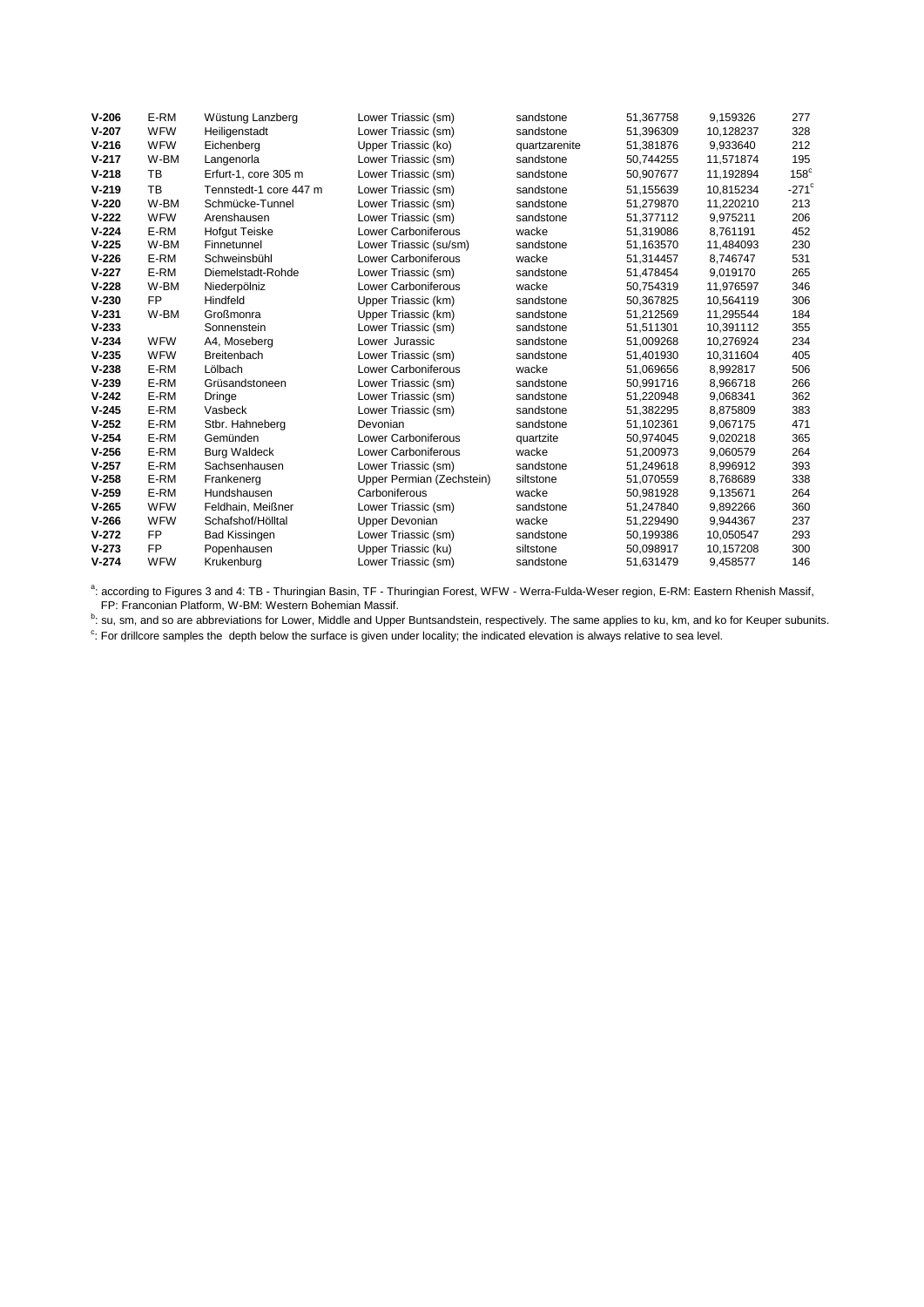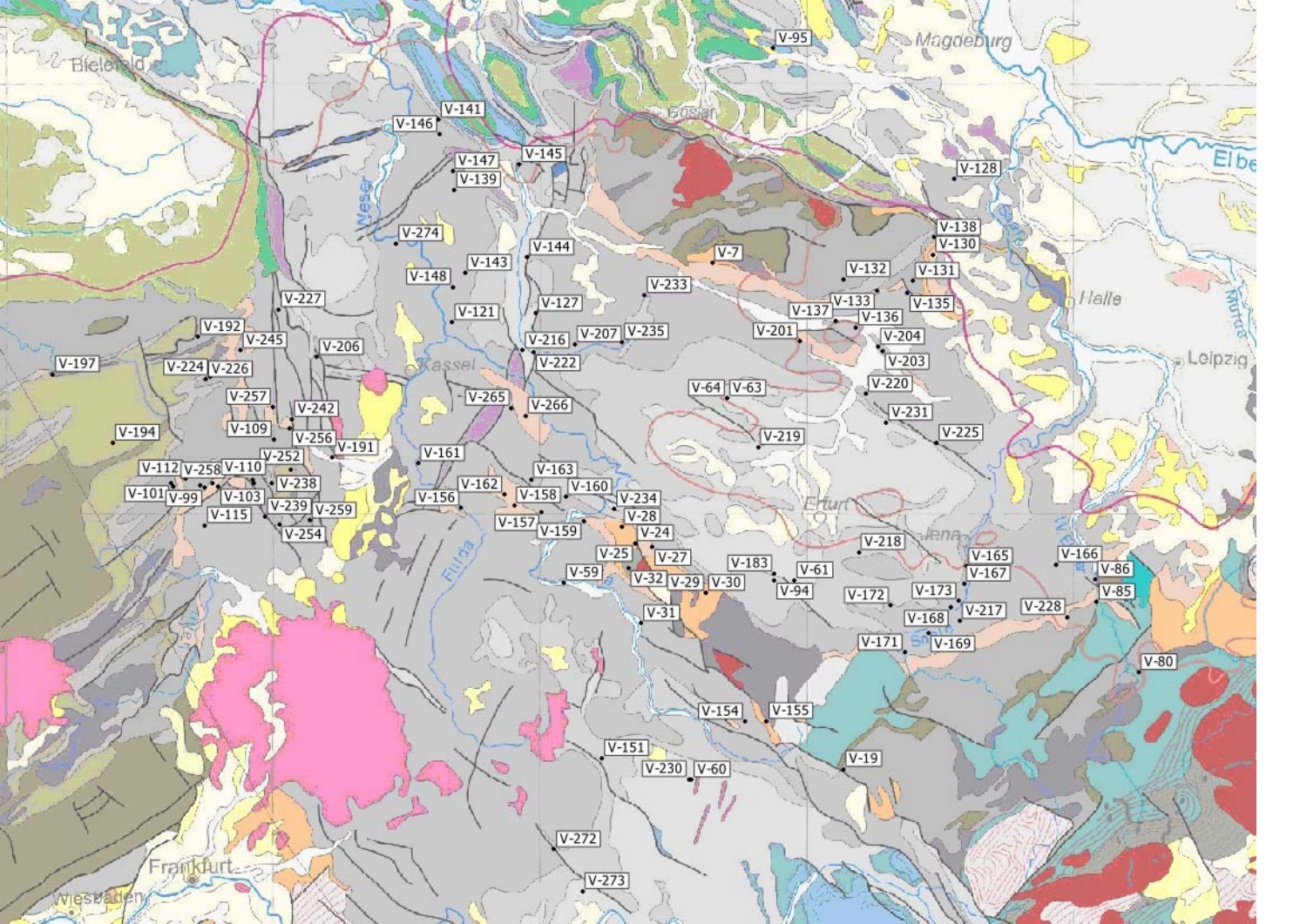| Sample               | n        | $RhoS^a$     | $(Ns)^{p}$ | Rhol         | (Ni)         | RhoD <sup>c</sup> | (Nd)         | $P({\%})^d$ | Disp. <sup>e</sup> | <b>Central Age</b> | ±1s        | Uran.'   | <b>MTL</b> <sup>g</sup> | ±1s             | n        | <b>Dpar</b>  | ±1s          | n        |
|----------------------|----------|--------------|------------|--------------|--------------|-------------------|--------------|-------------|--------------------|--------------------|------------|----------|-------------------------|-----------------|----------|--------------|--------------|----------|
| $V - 7$              | 25       | 16,8         | 916        | 19,4         | 1061         | 7,12              | 5610         | 1           | 0,19               | 101,5              | 6,4        | 33       | 12,3                    | 2,3             | 58       | 2,21         | 0,07         | 50       |
| $V-19$               | 20       | 19,7         | 1146       | 17,4         | 1011         | 7,06              | 5252         | 80          | 0,00               | 128                | 6,1        | 30       | 12,0                    | 2,2             | 68       | 1,87         | 0,07         | 50       |
| $V-24$               | 21       | 27,7         | 1257       | 37,8         | 1714         | 6,88              | 5252         | 76          | 0,00               | 81                 | 3,4        | 63       | 13,7                    | 1,2             | 60       | 2,14         | 0,07         | 50       |
| $V-25$               | 23       | 15,5         | 701        | 16,5         | 745          | 5,54              | 5232         | 74          | 0,01               | 83,6               | 4,7        | 34       | 13,2                    | 1,8             | 59       | 2,18         | 0,06         | 50       |
| $V-27$               | 21       | 17,3         | 1275       | 23,8         | 1750         | 6,85              | 5252         | 98          | 0,00               | 80,1               | 3,4        | 42       | 13,6                    | 1,3             | 61       | 2,11         | 0,08         | 50       |
| $V-28$               | 24       | 11,3         | 751        | 17,2         | 1147         | 7,00              | 5252         | 96          | 0,00               | 73,6               | 3,8        | 29       | 13,1                    | 1,8             | 60       | 1,98         | 0,06         | 50       |
| $V-29$               | 23       | 22,5         | 1575       | 35,8         | 2508         | 7,01              | 5252         | 87          | 0,00               | 70,8               | 2,7        | 58       | 13,8                    | 1,2             | 50       | 2,28         | 0,06         | 50       |
| $V-30$               | 24       | 14,2         | 631        | 18,9         | 839          | 5,57              | 5232         | 91          | 0,00               | 67,4               | 3,8        | 41       | 13,6                    | 1,3             | 61       | 2,23         | 0,08         | 50       |
| $V-31$               | 25       | 16,9         | 1396       | 27,0         | 2228         | 6,99              | 5252         | 95          | 0,00               | 70,4               | 2,8        | 45       | 13,6                    | 1,2             | 61       | 2,06         | 0,06         | 50       |
| $V-32$<br>$V-59$     | 14<br>24 | 6,1<br>15,6  | 203<br>883 | 9,3<br>20,8  | 307<br>1180  | 6,90<br>5,62      | 5252<br>5232 | 97<br>100   | 0,00<br>0,00       | 73,3<br>67,7       | 6,8<br>3,3 | 16<br>43 | 13,4                    |                 | 58       | 2,12<br>2,14 | 0,05<br>0,05 | 32<br>50 |
| $V-60$               | 22       | 11,6         | 602        | 15,8         | 820          | 5,59              | 5232         | 100         | 0,00               | 66                 | 3,8        | 33       | 12,3                    | 1,3<br>1,7      | 60       | 2            | 0,09         | 50       |
| $V - 61$             | 23       | 18,7         | 1015       | 24,8         | 1347         | 6,36              | 6013         | 100         | 0,00               | 76,9               | 3,5        | 45       | 12,7                    | 1,6             | 60       | 2,2          | 0,10         | 50       |
| $V-63$               | 24       | 24,0         | 1266       | 35,7         | 1885         | 6,92              | 5252         | 95          | 0,00               | 74,6               | 3,1        | 60       | 12,7                    | 2,2             | 58       | 2,16         | 0,06         | 50       |
| $V-64$               | 22       | 24,8         | 1604       | 35,8         | 2313         | 6,95              | 5252         | 88          | 0,00               | 77,4               | 3          | 62       | 11,7                    | 1,8             | 45       | 2,08         | 0,08         | 50       |
| $V-80$               | 21       | 47,8         | 1606       | 38,0         | 1279         | 6,62              | 6378         | 79          | 0,00               | 132,9              | 5,6        | 69       | 12,1                    | 1,8             | 61       | 1,7          | 0,07         | 50       |
| $V-85$               | 22       | 16,1         | 944        | 11,9         | 694          | 6,96              | 5252         | 48          | 0,04               | 151,3              | 8,3        | 21       | 13,3                    | 1,4             | 60       | 2,25         | 0,07         | 50       |
| $V-86$               | 17       | 16,4         | 730        | 20,8         | 924          | 6,89              | 5252         | 51          | 0,01               | 87,4               | 4,7        | 34       | 12,7                    | 1,8             | 64       | 2,17         | 0,06         | 50       |
| V-94                 | 25       | 14,8         | 812        | 22,8         | 1249         | 6,57              | 6378         | 98          | 0,00               | 68,7               | 3,4        | 44       | 13,9                    | 1,2             | 59       | 2,62         | 0,09         | 50       |
| $V-95$               | 23       | 21,3         | 635        | 25,9         | 770          | 6,18              | 6013         | 100         | 0,00               | 81,9               | 4,7        | 51       | 12,7                    | 2,0             | 60       | 2,5          | 0,07         | 50       |
| V-96                 | 20       | 13,1         | 665        | 14,7         | 747          | 6,66              | 6378         | 98          | 0,00               | 95,1               | 5,4        | 27       | 13,3                    | 1,6             | 60       | 2,24         | 0,06         | 50       |
| $V-97$               | 24       | 14,9         | 882        | 14,2         | 842          | 6,64              | 6378         | 92          | 0,00               | 111,5              | 5,8        | 26       | 13,5                    | 1,4             | 60       | 2,42         | 0,06         | 50       |
| $V-99$               | 25       | 12,9         | 795        | 13,6         | 841          | 6,51              | 6378         | 100         | 0,00               | 98,7               | 5,2        | 25       | 13,4                    | 1,7             | 60       | 3,03         | 0,06         | 50       |
| $V - 101$            | 25       | 9,6          | 407        | 13,4         | 570          | 6,39              | 6013         | 100         | 0,00               | 73,3               | 5          | 25       | 12,9                    | 1,7             | 60       | 2,96         | 0,06         | 50       |
| $V - 103$<br>$V-108$ | 24       | 10,8         | 467        | 12,3         | 533          | 6,32              | 6013         | 100         | 0,00               | 88,9               | 5,9        | 22       | 13,2                    | 1,9             | 60       | 2,65         | 0,08         | 50       |
| $V-109$              | 25<br>23 | 12,2         | 790<br>536 | 12,7         | 819<br>681   | 6,67<br>6,31      | 6378<br>6013 | 98<br>100   | 0,00<br>0,00       | 103,1<br>79,8      | 5,5<br>4,9 | 23<br>24 | 13,5                    | 1,3<br>1,6      | 60<br>59 | 2,27<br>2,86 | 0,06         | 50<br>50 |
| $V-110$              | 25       | 10,4<br>10,2 | 472        | 13,3<br>10,2 | 474          | 6,33              | 6013         | 100         | 0,00               | 101,1              | 6,9        | 19       | 13,3<br>12,5            | 2,2             | 59       | 2,56         | 0,15<br>0,09 | 50       |
| $V-112$              | 25       | 12,9         | 901        | 14,2         | 988          | 6,69              | 6378         | 90          | 0,00               | 97,8               | 4,9        | 26       | 12,9                    | 1,4             | 61       | 2,47         | 0,06         | 50       |
| $V - 113$            | 25       | 15,7         | 865        | 15,3         | 843          | 6,20              | 5610         | 98          | 0,00               | 102                | 5,3        | 32       | 13,3                    | 1,6             | 60       | 2,5          | 0,06         | 50       |
| $V-115$              | 23       | 18,5         | 875        | 30,4         | 1434         | 6,88              | 5610         | 93          | 0,00               | 67,4               | 3,2        | 54       | 12,9                    | 1,7             | 55       | 2,77         | 0,10         | 50       |
| $V-121$              | 23       | 20,8         | 676        | 38,9         | 1262         | 6,17              | 6013         | 100         | 0,00               | 53,2               | 2,7        | 75       | 13,8                    | 1,4             | 12       | 2,58         | 0,10         | 50       |
| $V-127$              | 16       | 13,3         | 767        | 21,0         | 1213         | 6,34              | 6013         | 82          | 0,00               | 64,5               | 3,2        | 44       | 13,1                    | 1,7             | 59       | 2,18         | 0,07         | 50       |
| $V-128$              | 24       | 22,6         | 843        | 33,8         | 1261         | 6,25              | 6454         | 91          | 0,00               | 67,1               | 3,3        | 66       | 12,3                    | 2,1             | 59       | 2,21         | 0,06         | 50       |
| $V-130$              | 23       | 16,8         | 603        | 25,2         | 905          | 6,37              | 6013         | 100         | 0,00               | 68,2               | 3,8        | 49       | 13,6                    | 1,3             | 56       | 2,33         | 0,10         | 50       |
| $V-131$              | 19       | 13,1         | 949        | 22,2         | 1608         | 7,09              | 6454         | 82          | 0,00               | 67,3               | 3          | 40       | 12,8                    | 1,7             | 59       | 2,19         | 0,07         | 50       |
| $V-132$              | 13       | 7,0          | 188        | 12,7         | 339          | 6,44              | 5610         | 92          | 0,00               | 57,5               | 5,4        | 24       | 14,0                    | 1,3             | 14       | 2,3          | 0,06         | 30       |
| $V-133$              | 25       | 8,9          | 629        | 14,2         | 1004         | 6,00              | 6378         | 98          | 0,00               | 60,5               | 3,3        | 29       | 13,5                    | 1,5             | 52       | 2,17         | 0,07         | 50       |
| $V-135$              | 25       | 21,3         | 928        | 27,3         | 1191         | 6,23              | 6013         | 99          | 0,00               | 77,9               | 3,7        | 51       | 13,1                    | 1,7             | 59       | 2,53         | 0,07         | 50       |
| $V-136$              | 24       | 15,9         | 894        | 18,0         | 1011         | 6,29              | 6013         | 96          | 0,00               | 89,3               | 4,5        | 33       | 13,2                    | 1,7             | 60       | 2,33         | 0,09         | 50       |
| $V-137$              | 21       | 17,3         | 978        | 18,3         | 1038         | 6,16              | 6013         | 99          | 0,00               | 93,2               | 4,5        | 34       | 13,0                    | 1,9             | 67       | 2,64         | 0,05         | 50       |
| $V-138$<br>$V-139$   | 25<br>25 | 8,1<br>14,8  | 248<br>704 | 12,3<br>27,0 | 377<br>1286  | 6,74<br>6,27      | 6094<br>6013 | 100<br>88   | 0,00<br>0,00       | 71,3<br>55,2       | 6<br>2,8   | 25<br>54 | 13,9<br>13,7            | 1,6<br>1,0      | 18<br>60 | 2,8<br>2,43  | 0,08<br>0,06 | 50<br>50 |
| $V - 141$            | 25       | 11,6         | 1039       | 21,4         | 1914         | 6,25              | 6013         | 98          | 0,00               | 54,6               | 2,4        | 41       | 13,5                    | 1,1             | 60       | 2,14         | 0,06         | 50       |
| $V-143$              | 23       | 15,9         | 778        | 27,7         | 1353         | 6,26              | 6013         | 87          | 0,00               | 57,9               | 2,8        | 51       | 13,9                    | 1,2             | 61       | 2,49         | 0,07         | 50       |
| $V - 144$            | 24       | 12,6         | 954        | 19,5         | 1482         | 6,21              | 6013         | 90          | 0,00               | 64,2               | 3          | 41       | 13,5                    | 1,4             | 60       | 2,06         | 0,08         | 50       |
| $V-145$              | 24       | 15,2         | 843        | 18,5         | 1026         | 6,38              | 6013         | 97          | 0,00               | 84,1               | 4,2        | 35       | 13,2                    | 1,7             | 61       | 2,5          | 0,08         | 50       |
| $V - 146$            | 25       | 14,0         | 946        | 21,5         | 1446         | 6,55              | 6378         | 100         | 0,00               | 68,9               | 3,2        | 40       | 13,6                    | 1,5             | 59       | 2,44         | 0,09         | 50       |
| $V-147$              | 25       | 18,2         | 1065       | 31,6         | 1843         | 7,72              | 6454         | 98          | 0,00               | 71,7               | 3,1        | 51       | 12,9                    | 1,1             | 60       | 2,12         | 0,06         | 50       |
| $V-148$              | 25       | 14,7         | 885        | 25,1         | 1509         | 6,22              | 6013         | 98          | 0,00               | 58,6               | 2,7        | 50       | 13,6                    | 1,3             | 46       | 2,28         | 0,10         | 50       |
| $V - 151$            | 25       | 10,9         | 572        | 20,7         | 1088         | 6,72              | 6454         | 97          | 0,00               | 56,9               | 3,1        | 37       | 13,0                    | 1,6             | 60       | 2,06         | 0,06         | 50       |
| $V - 154$            | 21       | 20,5         | 1117       | 31,9         | 1739         | 6,83              | 6454         | 83          | 0,00               | 70,5               | 3          | 54       | 13,4                    | 1,4             | 61       | 2,1          | 0,07         | 50       |
| $V-155$              | 24       | 5,0          | 438        | 8,1          | 709          | 6,58              | 6094         | 100         | 0,00               | 65,3               | 4,2        | 15       | 14,1                    | 1,5             | 60       | 3,32         | 0,07         | 50       |
| $V-156$              | 23       | 15,4         | 896        | 28,1         | 1629         | 6,98              | 6454         | 99          | 0,00               | 61,8               | 2,8        | 49       | 13,2                    | 1,7             | 60       | 2,1          | 0,08         | 50       |
| $V-157$<br>$V-158$   | 23       | 18,9         | 840        | 29,4         | 1308         | 7,25              | 6454         | 100         | 0,00               | 74,8               | 3,6        | 47       | 13,3                    | 1,3             | 60       | 2,21         | 0,06         | 50       |
| $V-159$              | 21<br>22 | 12,5<br>17,2 | 561<br>689 | 25,8<br>31,6 | 1155<br>1264 | 7,40<br>7,65      | 6454<br>6454 | 97<br>100   | 0,00<br>0,00       | 57,8<br>67         | 3,2<br>3,4 | 42<br>49 | 13,2<br>13,5            | 1,1<br>$_{0,9}$ | 60<br>60 | 2,04<br>2,03 | 0,06<br>0,07 | 50<br>50 |
| $V-160$              | 23       | 15,1         | 839        | 26,5         | 1474         | 6,93              | 6454         | 97          | 0,00               | 63,5               | 3          | 45       | 13,3                    | 1,3             | 60       | 2,13         | 0,06         | 50       |
| $V-161$              | 24       | 18,7         | 1003       | 31,9         | 1712         | 6,67              | 6454         | 88          | 0,00               | 62,8               | 2,8        | 57       | 13,1                    | 1,3             | 55       | 2,15         | 0,06         | 50       |
| $V-162$              | 24       | 18,8         | 1085       | 35,7         | 2065         | 6,88              | 6454         | 100         | 0,00               | 58,2               | 2,5        | 60       | 13,1                    | 1,5             | 60       | 2,11         | 0,05         | 50       |
| $V-163$              | 22       | 17,0         | 987        | 31,5         | 1824         | 7,61              | 6454         | 94          | 0,00               | 66,2               | 2,9        | 48       | 13,5                    | 1,2             | 60       | 2,07         | 0,06         | 50       |
| $V-165$              | 22       | 18,0         | 1470       | 18,8         | 1543         | 6,78              | 6454         | 94          | 0,00               | 103,5              | 4,3        | 35       | 12,2                    | 1,7             | 60       | 2,03         | 0,06         | 50       |
| $V-166$              | 22       | 16,2         | 1073       | 17,2         | 1135         | 7,30              | 6454         | 99          | 0,00               | 110,5              | 5,2        | 29       | 12,9                    | 1,5             | 60       | 2,08         | 0,08         | 50       |
| $V-167$              | 22       | 23,2         | 1308       | 25,9         | 1464         | 7,46              | 6454         | 80          | 0,01               | 106,8              | 4,6        | 43       | 13,0                    | 1,7             | 64       | 2,09         | 0,05         | 50       |
| $V-168$              | 24       | 18,1         | 949        | 25,3         | 1325         | 6,75              | 5610         | 99          | 0,00               | 77,7               | 3,7        | 43       | 13,1                    | 1,4             | 60       | 2,79         | 0,07         | 50       |
| $V-169$              | 23       | 20,5         | 1018       | 22,2         | 1102         | 7,67              | 6454         | 98          | 0,00               | 113,4              | 5,4        | 36       | 12,6                    | 1,7             | 60       | 2,03         | 0,07         | 50       |
| $V-171$              | 5        | 5,9          | 75         | 5,0          | 64           | 6,57              | 5610         | 99          | 0,00               | 123,2              | 21,1       | 10       |                         |                 |          | 3,39         | 0,11         | 10       |
| $V-172$              | 23       | 23,6         | 1488       | 28,6         | 1806         | 7,14              | 6454         | 92          | 0,00               | 94,4               | 3,8        | 47       | 13,3                    | 1,3             | 60       | 2,13         | 0,07         | 50       |
| $V-173$<br>$V-183$   | 24       | 20,5         | 940<br>535 | 21,7<br>20,5 | 994<br>879   | 7,19              | 6454         | 98<br>90    | 0,00               | 109                | 5,4        | 36<br>34 | 12,9                    | 1,4             | 60       | 2,08         | 0,06<br>0,05 | 50       |
| $V-191$              | 24<br>25 | 12,5<br>20,8 | 1128       | 28,8         | 1559         | 7,51<br>7,04      | 6454<br>6454 | 100         | 0,01<br>0,00       | 73,4<br>81,8       | 4,3<br>3,6 | 47       | 13,3<br>13,0            | 1,3<br>1,5      | 60<br>60 | 2,1<br>2,12  | 0,06         | 50<br>50 |
| $V-192$              | 25       | 21,8         | 864        | 22,7         | 901          | 6,02              | 5610         | 100         | 0,00               | 92,7               | 4,8        | 45       | 13,4                    | 1,4             | 34       | 2,84         | 0,06         | 50       |
| $V-194$              | 24       | 14,5         | 316        | 11,8         | 257          | 6,34              | 5610         | 100         | 0,00               | 124,7              | 10,8       | 22       | 13,1                    | 1,2             | 24       | 2,68         | 0,07         | 50       |
| $V-197$              | 18       | 3,8          | 232        | 2,0          | 120          | 6,78              | 6387         | 100         | 0,00               | 208,4              | 23,8       | 3        | 13,8                    | 1,1             | 13       | 3,47         | 0,06         | 38       |
| $V-201$              | 22       | 19,8         | 1226       | 18,4         | 1139         | 6,16              | 5610         | 100         | 0,00               | 106,2              | 4,9        | 36       | 13,1                    | 1,7             | 60       | 2,18         | 0,07         | 50       |
| $V-203$              | 22       | 23,3         | 846        | 36,1         | 1312         | 6,63              | 5610         | 100         | 0,00               | 68,7               | 3,3        | 67       | 13,2                    | 1,5             | 60       | 2,51         | 0,06         | 50       |
| $V-204$              | 23       | 20,6         | 859        | 26,4         | 1101         | 6,07              | 5610         | 98          | 0,00               | 76                 | 3,8        | 52       | 13,6                    | 1,2             | 60       | 2,4          | 0,06         | 50       |
| $V-206$              | 17       | 17,3         | 562        | 21,7         | 703          | 6,63              | 6094         | 97          | 0,00               | 85,1               | 5,1        | 43       | 13,9                    | 1,3             | 20       | 2,79         | 0,07         | 34       |
| $V-207$              | 21       | 18,5         | 482        | 22,1         | 576          | 6,68              | 6387         | 100         | 0,00               | 89,7               | 5,8        | 39       | 12,8                    | 2,0             | 25       | 2,43         | 0,06         | 44       |
| $V-216$              | 15       | 9,5          | 186        | 18,5         | 363          | 6,82              | 6094         | 95          | 0,00               | 56,2               | 5,2        | 31       | 13,1                    | 1,5             | 7        | 2,4          | 0,05         | 32       |
| $V-217$              | 23       | 16,1         | 843        | 18,0         | 939          | 6,69              | 6094         | 76          | 0,01               | 96,3               | 4,9        | 32       | 12,6                    | 1,9             | 60       | 2,6          | 0,08         | 50       |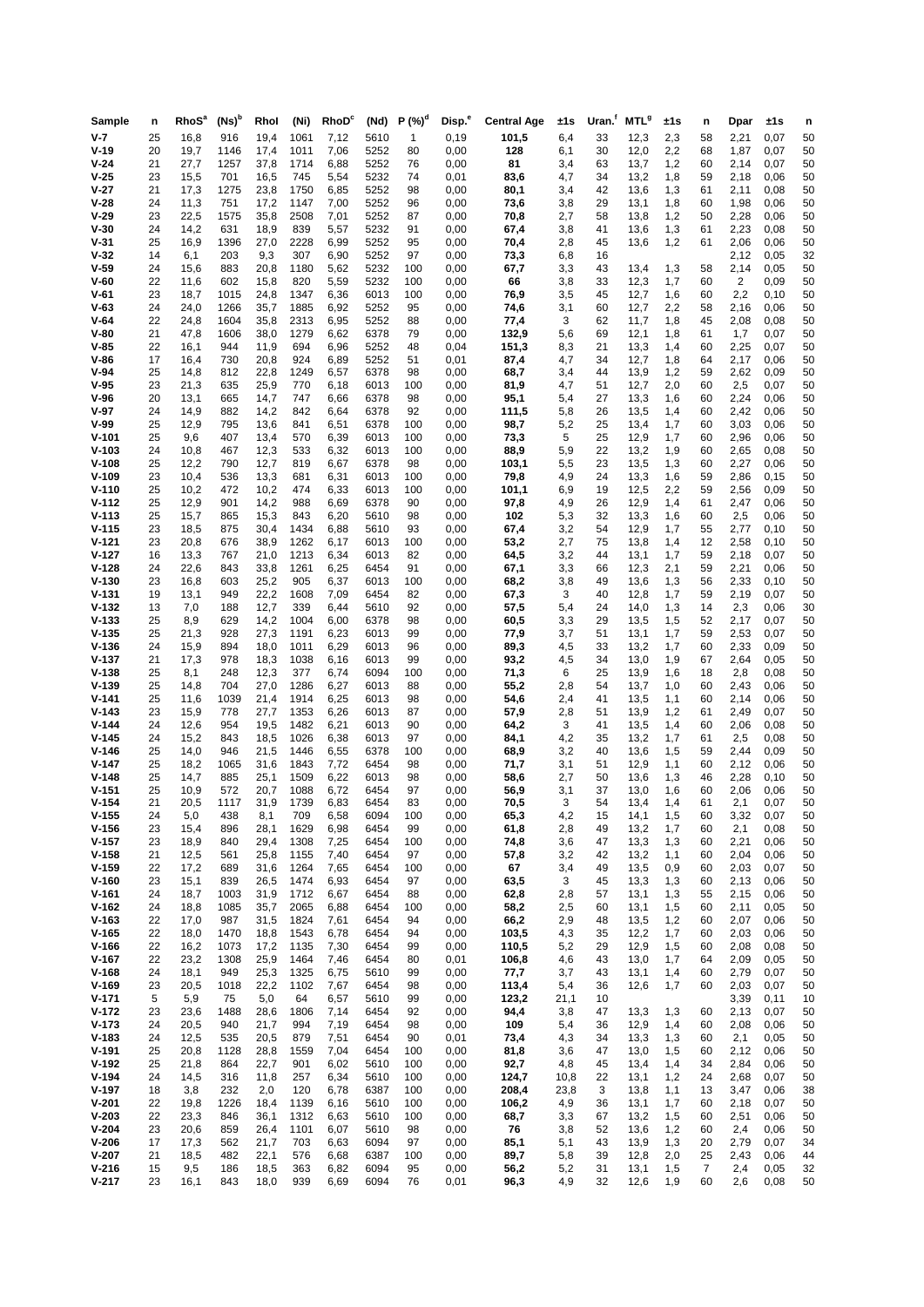| 21             | 14,4                                               | 752                                         | 20,3                                   | 1061                                                 | 6,47                                      | 6387                                         | 98                                           | 0.00                                     | 73,7                                         | 3,8                            | 37                                   | 13,3                                   | 1,6                                          | 58                                                   | 2,83                       | 0,06                                        | 50                                           |
|----------------|----------------------------------------------------|---------------------------------------------|----------------------------------------|------------------------------------------------------|-------------------------------------------|----------------------------------------------|----------------------------------------------|------------------------------------------|----------------------------------------------|--------------------------------|--------------------------------------|----------------------------------------|----------------------------------------------|------------------------------------------------------|----------------------------|---------------------------------------------|----------------------------------------------|
| 24             | 20,5                                               | 1034                                        | 36,4                                   | 1834                                                 | 6,31                                      | 6094                                         | 69                                           | 0,01                                     | 57,2                                         | 2,5                            | 70                                   | 13,5                                   | 1,2                                          | 60                                                   | 2,69                       | 0,06                                        | 50                                           |
| 25             | 18.3                                               | 887                                         | 21,7                                   | 1053                                                 | 6.75                                      | 6387                                         | 96                                           | 0,00                                     | 91,2                                         | 4,5                            | 38                                   | 12,9                                   | 1,9                                          | 60                                                   | 2,63                       | 0,07                                        | 50                                           |
| 25             | 9,7                                                | 1107                                        | 17,6                                   | 2005                                                 | 6,34                                      | 6094                                         | 92                                           | 0,01                                     | 56,3                                         | 2,4                            | 34                                   | 13,8                                   | 1,3                                          | 60                                                   | 2,59                       | 0,05                                        | 50                                           |
| 25             | 13.9                                               | 402                                         | 10.4                                   | 301                                                  | 6.62                                      | 6387                                         | 100                                          | 0,00                                     | 141,3                                        | 11,1                           | 19                                   | 12,6                                   | 1,8                                          | 56                                                   | 2.75                       | 0,08                                        | 50                                           |
| 25             | 15,2                                               | 722                                         | 21,1                                   | 1001                                                 | 6,28                                      | 6094                                         | 100                                          | 0,00                                     | 72,8                                         | 3,8                            | 40                                   | 13.8                                   | 1,8                                          | 60                                                   | 2.88                       | 0.08                                        | 50                                           |
| 16             | 19.6                                               | 322                                         | 14,0                                   | 229                                                  | 6,71                                      | 6387                                         | 100                                          | 0,00                                     | 150,7                                        | 13,4                           | 25                                   | 12,2                                   | 1,4                                          | 7                                                    | 2.73                       | 0,06                                        | 32                                           |
| 16             | 14,2                                               | 329                                         | 21,3                                   | 493                                                  | 6.44                                      | 6094                                         | 97                                           | 0.00                                     | 69,1                                         | 5,1                            | 39                                   | 13,0                                   | 1,7                                          | 24                                                   | 2,53                       | 0,04                                        | 34                                           |
| 25             | 11.8                                               | 701                                         | 9,7                                    | 578                                                  | 6.74                                      | 6387                                         | 100                                          | 0,00                                     | 130,8                                        | 7,8                            | 18                                   | 13,1                                   | 1,4                                          | 60                                                   | 3.13                       | 0,11                                        | 50                                           |
| 25             | 9,9                                                | 592                                         | 16,8                                   | 998                                                  | 6,65                                      | 6387                                         | 99                                           | 0,00                                     | 63,4                                         | 3,5                            | 33                                   | 12,8                                   | 1,9                                          | 60                                                   | 2,96                       | 0,08                                        | 50                                           |
| 23             | 9,3                                                | 727                                         | 10,1                                   | 789                                                  | 6,42                                      | 6094                                         | 94                                           | 0,00                                     | 94,8                                         | 5,2                            | 20                                   | 13,3                                   | 1,5                                          | 63                                                   | 2,76                       | 0,05                                        | 50                                           |
| 22             | 17,0                                               | 530                                         | 19,1                                   | 596                                                  | 6,61                                      | 6094                                         | 99                                           | 0,00                                     | 94,2                                         | 5,9                            | 34                                   | 12,8                                   | 1,6                                          | 60                                                   | 2,83                       | 0,08                                        | 50                                           |
| 4              | 16,1                                               | 119                                         | 23,7                                   | 175                                                  | 6,25                                      | 6094                                         | 30                                           | 0,07                                     | 68,6                                         | 8,6                            | 42                                   | 12,6                                   | 1,2                                          | 18                                                   | 2,42                       | 0,04                                        | 8                                            |
| 18             | 17,1                                               | 265                                         | 25,7                                   | 399                                                  | 6,77                                      | 6387                                         | 100                                          | 0,00                                     | 72,2                                         | 5,9                            | 46                                   | 11,5                                   | 2,7                                          | 16                                                   | 2,57                       | 0,05                                        | 40                                           |
| 24             | 10.0                                               | 406                                         | 13,0                                   | 528                                                  | 6,52                                      | 6094                                         | 100                                          | 0,00                                     | 80,6                                         | 5,5                            | 24                                   | 13,1                                   | 1,9                                          | 40                                                   | 2,95                       | 0,11                                        | 50                                           |
|                | 8,0                                                | 37                                          |                                        | 57                                                   | 6,66                                      | 6387                                         |                                              | 0,00                                     | 69,5                                         | 14,7                           |                                      |                                        |                                              |                                                      | 2,5                        | 0,03                                        | 4                                            |
| 25             | 15,4                                               | 663                                         | 18,3                                   | 785                                                  | 6,66                                      | 6094                                         | 100                                          | 0,00                                     | 90,3                                         | 5,1                            | 34                                   | 12,8                                   |                                              | 60                                                   | 2,58                       | 0,06                                        | 50                                           |
| 3              | 23,1                                               | 84                                          | 37,1                                   | 135                                                  | 6.70                                      | 6387                                         | 54                                           | 0,00                                     | 67                                           | 9,4                            | 64                                   |                                        |                                              |                                                      | 2,61                       | 0,04                                        | 6                                            |
| 21             | 14,4                                               | 856                                         | 20,6                                   | 1219                                                 | 6,55                                      | 6094                                         | 67                                           | 0,01                                     | 73,9                                         | 3,6                            | 41                                   | 13.0                                   |                                              | 60                                                   | 2,55                       | 0,05                                        | 50                                           |
| $\overline{7}$ | 13,1                                               | 112                                         | 17,9                                   | 153                                                  | 6,23                                      | 6094                                         | 96                                           | 0,00                                     | 73,2                                         | 9,2                            | 32                                   |                                        |                                              |                                                      | 2,72                       | 0,06                                        | 16                                           |
|                |                                                    |                                             |                                        |                                                      |                                           |                                              |                                              |                                          | 86,6                                         |                                |                                      |                                        |                                              | 60                                                   |                            |                                             | 50                                           |
| 23             | 13,5                                               | 836                                         | 15,9                                   | 985                                                  | 6,61                                      | 6387                                         | 78                                           | 0,01                                     | 90                                           | 4,6                            | 29                                   | 13,1                                   | 1,7                                          | 60                                                   | 3,17                       | 0,08                                        | 50                                           |
|                |                                                    |                                             |                                        |                                                      |                                           |                                              |                                              |                                          |                                              |                                |                                      |                                        |                                              |                                                      |                            |                                             | 50                                           |
|                |                                                    |                                             |                                        |                                                      |                                           |                                              |                                              |                                          |                                              |                                |                                      |                                        |                                              |                                                      |                            |                                             | 50                                           |
|                |                                                    |                                             |                                        |                                                      |                                           |                                              |                                              |                                          |                                              |                                |                                      |                                        |                                              |                                                      |                            |                                             | 50                                           |
|                |                                                    |                                             |                                        |                                                      |                                           |                                              |                                              |                                          |                                              |                                |                                      |                                        |                                              |                                                      |                            |                                             | 50                                           |
| 24             | 11.7                                               | 774                                         | 16,7                                   | 1109                                                 | 6,63                                      | 6387                                         | 100                                          | 0,00                                     | 74,3                                         | 3,8                            | 30                                   | 13,7                                   | 1,6                                          | 60                                                   | 2,67                       | 0,09                                        | 50                                           |
| 14             | 6,9                                                | 176                                         | 12,5                                   | 318                                                  | 6,39                                      | 6094                                         | 100                                          | 0,00                                     | 56,9                                         | 5,5                            | 23                                   |                                        |                                              |                                                      | 2,84                       | 0,08                                        | 28                                           |
|                |                                                    |                                             |                                        |                                                      |                                           |                                              |                                              |                                          |                                              |                                |                                      |                                        |                                              |                                                      |                            |                                             | 50                                           |
|                | $\overline{2}$<br>24<br>23<br>25<br>25<br>23<br>24 | 12,4<br>15,0<br>10,1<br>17,9<br>9,5<br>12,3 | 592<br>537<br>525<br>965<br>564<br>619 | 12,3<br>15,4<br>16,6<br>14,0<br>31,1<br>18,2<br>23,0 | 737<br>592<br>725<br>1670<br>1075<br>1161 | 6.72<br>6,67<br>6,36<br>6,69<br>6,71<br>6,64 | 6387<br>6387<br>6094<br>6387<br>6094<br>6387 | 66<br>96<br>98<br>100<br>98<br>100<br>99 | 0,00<br>0,00<br>0,00<br>0,00<br>0,00<br>0,00 | 97<br>74<br>62,2<br>56,7<br>57 | 5,1<br>6,1<br>4,5<br>2,8<br>3,1<br>3 | 24<br>27<br>32<br>27<br>58<br>34<br>43 | 13,0<br>13,1<br>13,8<br>13,6<br>13,6<br>13,7 | 1,6<br>1,7<br>1,8<br>1,7<br>1,5<br>1,4<br>1,2<br>1,3 | 62<br>60<br>60<br>60<br>50 | 3,07<br>2,78<br>3,2<br>2,95<br>3,01<br>2,62 | 0,06<br>0,05<br>0,10<br>0,06<br>0,08<br>0,05 |

<sup>a</sup>: Track densities (Rho) are as measured  $[x10^5$  tr/cm<sup>2</sup>].<br><sup>b</sup>: Number of tracks counted is shown in brackets.

<sup>9</sup>: Number of tracks counted is shown in brackets.<br>
<sup>6</sup>: RhoD: track density determined on CN5 detector glass.<br>
<sup>4</sup>: Chi-sq P(%): probability obtaining Chi-square value for n degree of freedom (where n = no. crystals – 1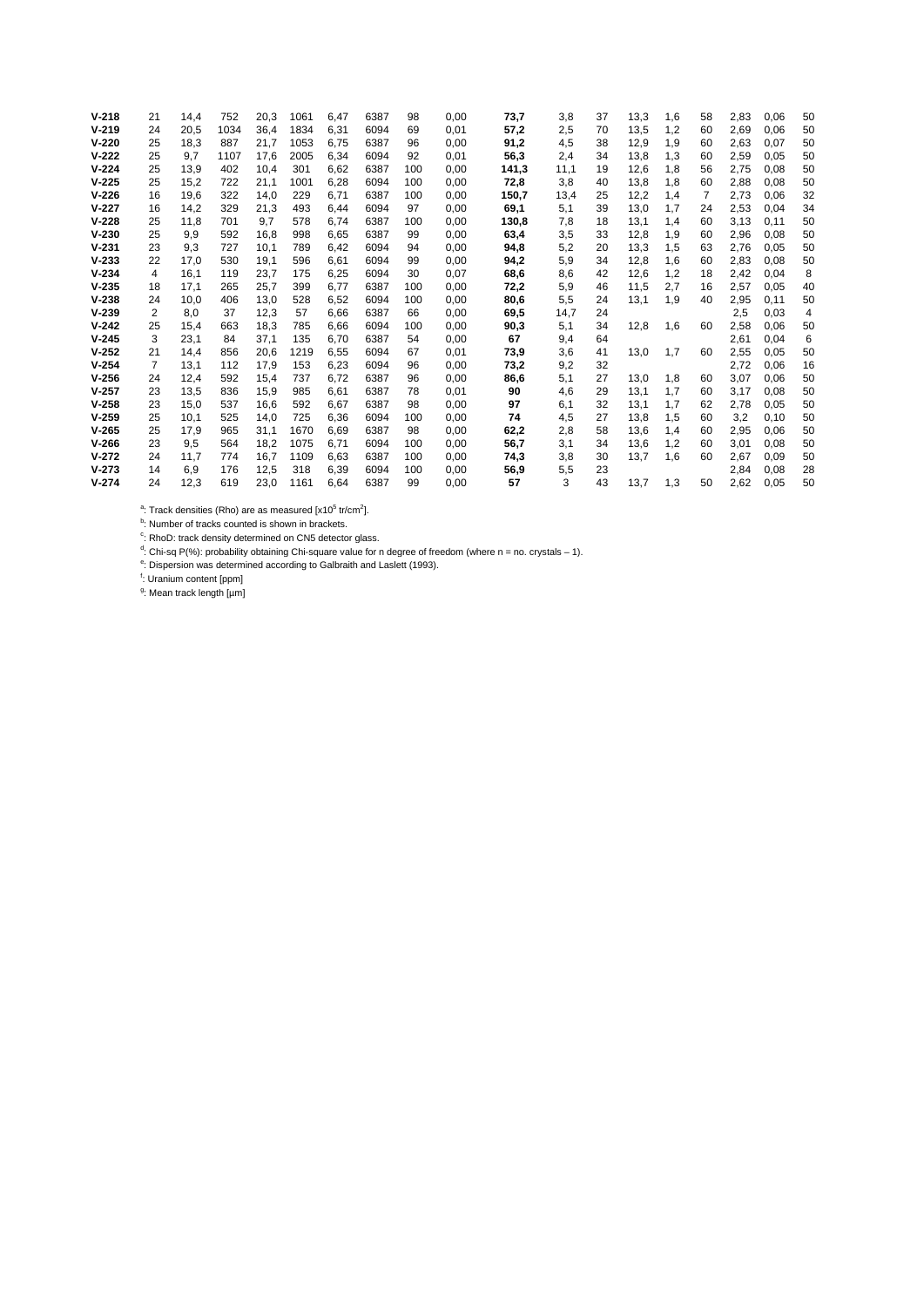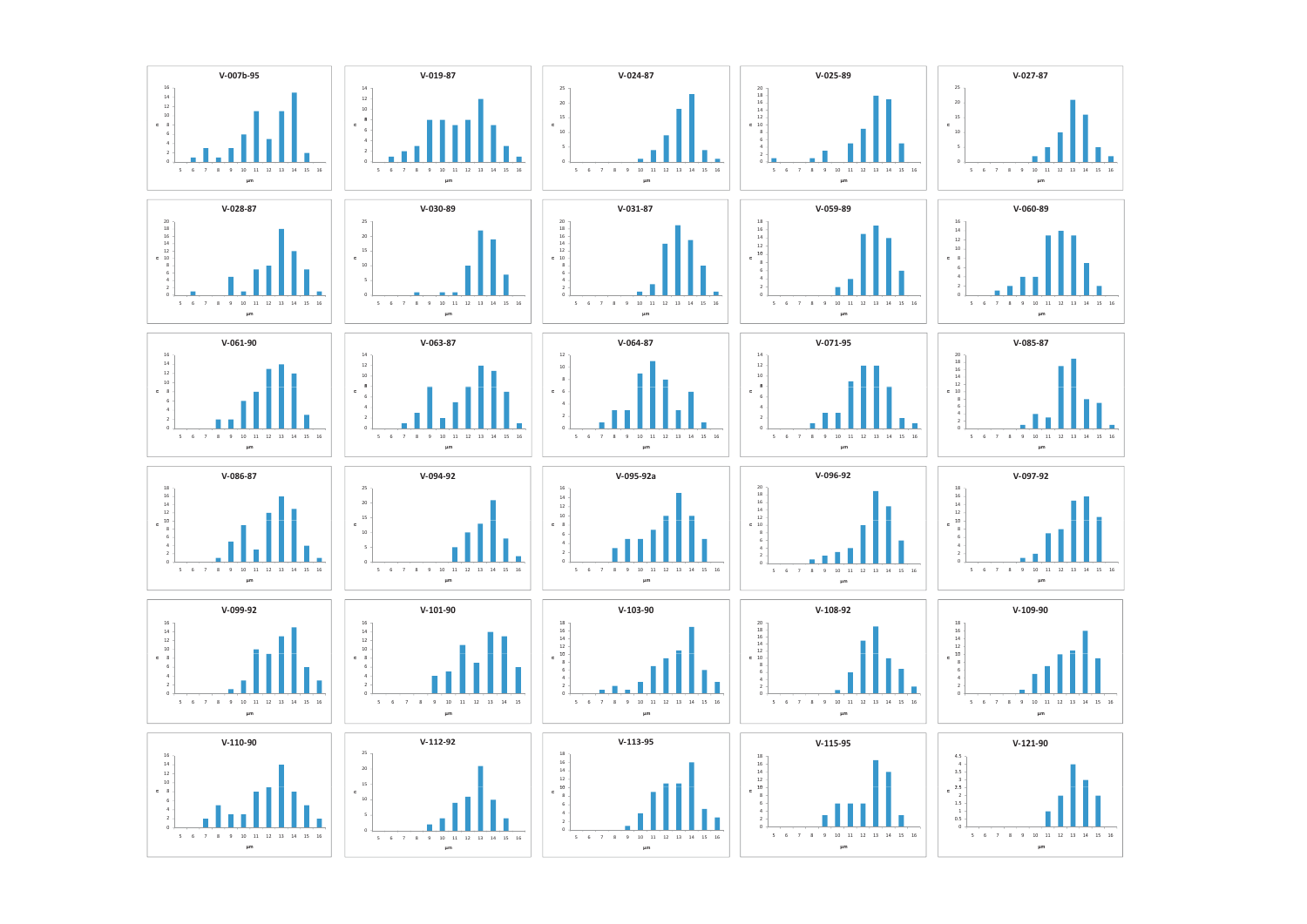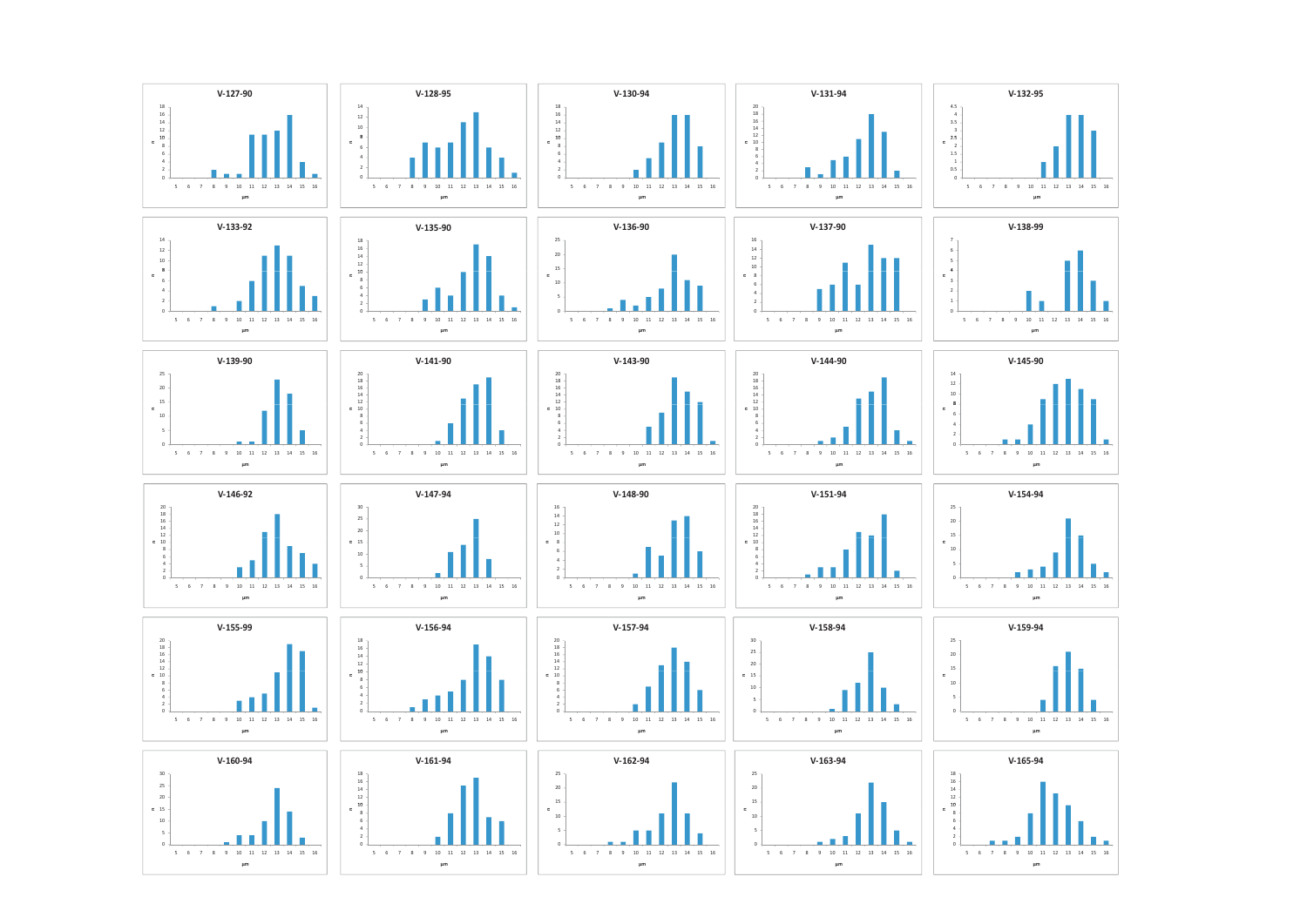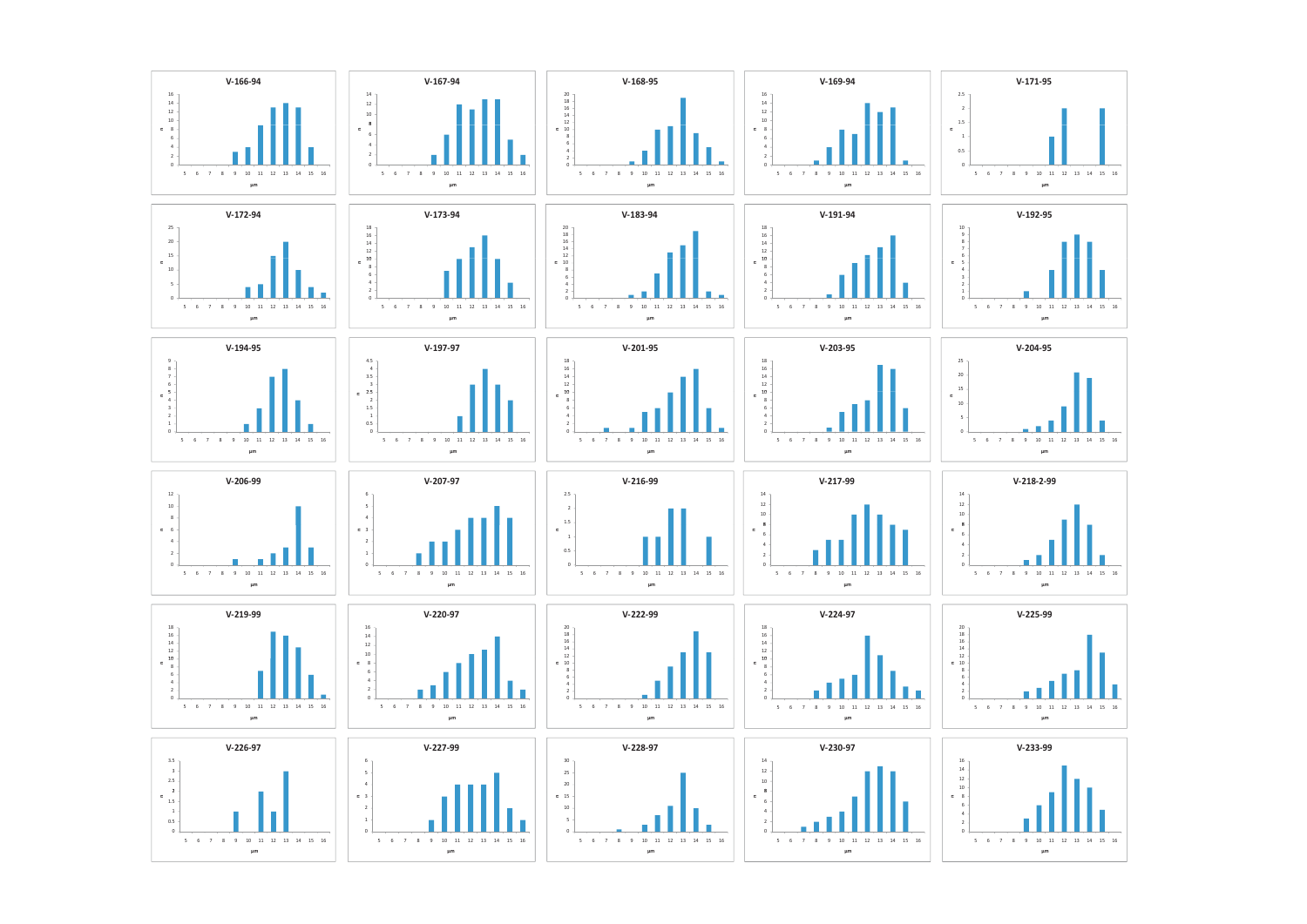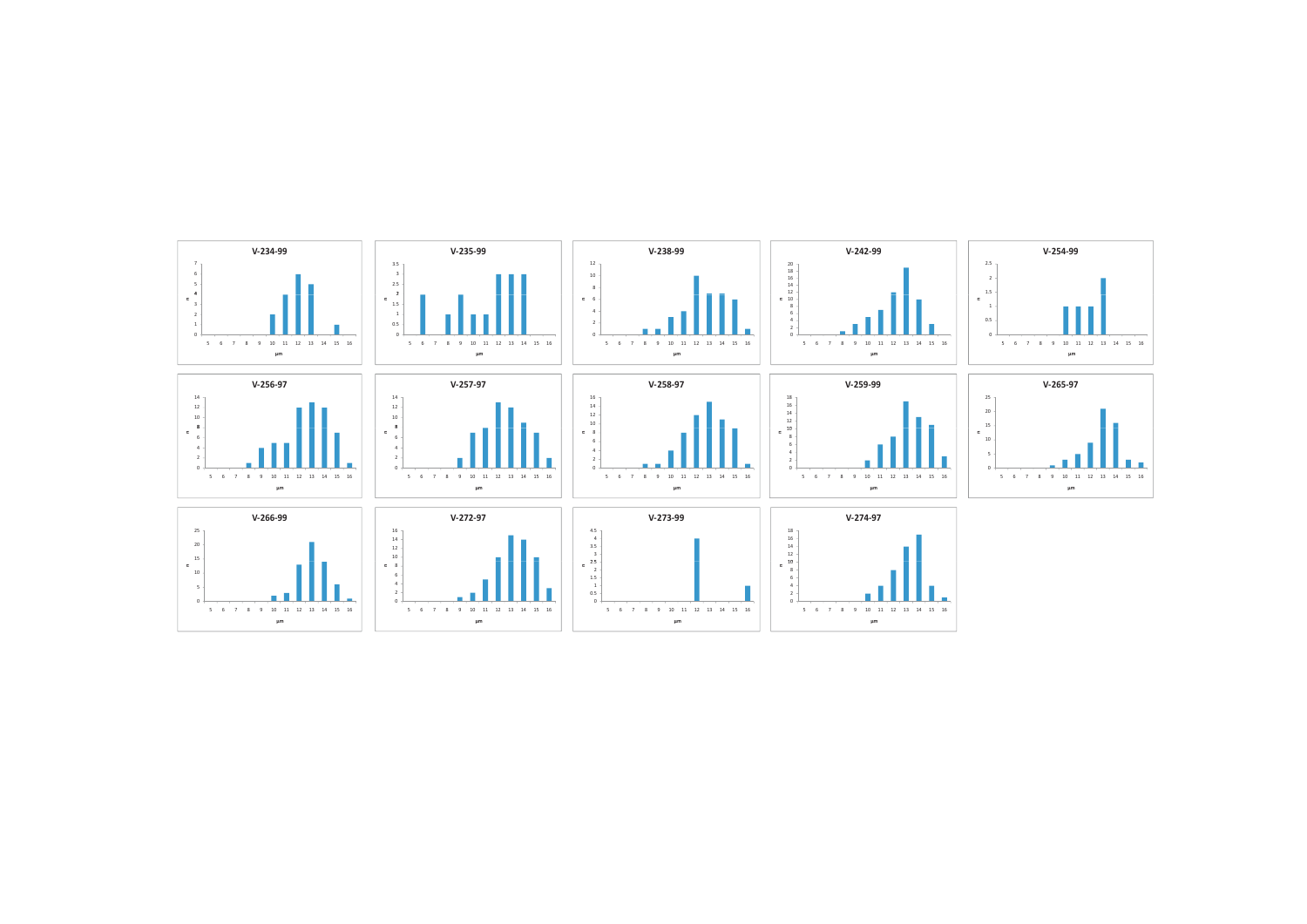|         |          | He             |            |                   | U238        |           |                | Th <sub>232</sub> |                                 |               |                   | Sm         |            |                       | Ejection Uncorr. Ft-Corr. |              |            | Unweighted aver.       |      |
|---------|----------|----------------|------------|-------------------|-------------|-----------|----------------|-------------------|---------------------------------|---------------|-------------------|------------|------------|-----------------------|---------------------------|--------------|------------|------------------------|------|
|         |          | vol.ª          | ±1s        | mass <sup>b</sup> | ±1s         | conc.     | massb          | ±1s               | conc.                           | Th/U          | mass <sup>b</sup> | ±1s        | conc.      | correct. <sup>c</sup> | He-age                    | He-age       | ±2s        | $±1$ s.e. <sup>d</sup> |      |
| Sample  | aliq.    | [ncc]          | [%]        | [ng]              | [%]         | [ppm]     | [ng]           | [%]               | [ppm]                           | ratio         | [ng]              | [%]        | [ppm]      | (Ft)                  | [Ma]                      | [Ma]         | [Ma]       | [Ma]                   | [Ma] |
| $V-4$   | #1       | 1,711          | 1,7        | 0,154             | 1,8         | 14        | 0,555          | 2,4               | 51                              | 3,61          | 0,67              | 10,1       | 61         | 0,751                 | 48,6                      | 64,8         | 2,8        |                        |      |
|         | #2       | 2,106          | 1,7        | 0,183             | 1,8         | 101       | 0,703          | 2,4               | 386                             | 3,84          | 1,20              | 9,8        | 658        | 0,735                 | 48,4                      | 65,8         | 3,0        |                        |      |
| $V-19$  | #3<br>#1 | 0,395<br>1,461 | 5,0<br>1,7 | 0,072<br>0,153    | 1,9<br>4,0  | 46<br>81  | 0,120<br>0,173 | 2,5<br>4,0        | 76<br>92                        | 1,66<br>1,13  | 1,03              | 9,6        | 652        | 0,744<br>0,708        | 29,9<br>62,2              | 40,3<br>87,8 | 2,6<br>5,0 | 57,0                   | 8,4  |
|         | #2       | 2,031          | 1,7        | 0,251             | 4,0         | 158       | 0,009          | 4,0               | 6                               | 0,04          |                   |            |            | 0,687                 | 66,1                      | 96,3         | 6,1        |                        |      |
|         | #3       | 1,070          | 1,7        | 0,149             | 4,0         | 68        | 0,202          | 4,0               | 92                              | 1,35          |                   |            |            | 0,711                 | 44,8                      | 62,9         | 3,5        | 82,3                   | 10,0 |
| $V-25$  | #1       | 0,737          | 1,2        | 0,118             | 1,9         | 41        | 0,033          | 2,5               | 11                              | 0,28          | 0,60              | 2,4        | 210        | 0,749                 | 46,5                      | 62,0         | 2,6        |                        |      |
|         | #2<br>#3 | 0,721<br>1,318 | 1,1<br>1,1 | 0,122<br>0,206    | 1,9<br>1,8  | 50<br>84  | 0,029<br>0,030 | 2,5<br>2,6        | 12<br>12                        | 0,24<br>0,15  | 0,51<br>0,48      | 2,4<br>2,4 | 212<br>196 | 0,715<br>0,740        | 44,9<br>50,1              | 62,8<br>67,6 | 3,0<br>3,0 | 64,2                   | 1,7  |
| $V-27$  | #1       | 1,833          | 1,1        | 0,268             | 1,8         | 53        | 0,014          | 4,3               | 3                               | 0,05          | 1,21              | 2,4        | 238        | 0,794                 | 53,8                      | 67,8         | 2,5        |                        |      |
|         | #2       | 1,308          | 1,1        | 0,203             | 1,8         | 73        | 0,004          | 2,8               | 1                               | 0,02          | 0,61              | 2,4        | 222        | 0,723                 | 51,7                      | 71,5         | 3,3        |                        |      |
|         | #3       | 5,042          | 1,0        | 0,728             | 1,8         | 192       | 0,006          | 2,8               | $\overline{2}$                  | 0,01          | 0,77              | 2,4        | 202        | 0,795                 | 56,5                      | 71,0         | 2,6        |                        |      |
| $V-28$  | #4<br>#1 | 1,154<br>0,585 | 1,1<br>1,8 | 0,178<br>0,079    | 1,8<br>4,0  | 73<br>57  | 0,016<br>0,056 | 3,1<br>4,0        | $\overline{\mathfrak{c}}$<br>41 | 0,09<br>0,72  | 0,25              | 2,4        | 104        | 0,756<br>0,684        | 51,8<br>52,4              | 68,6<br>76,6 | 2,9<br>4,7 | 69,7                   | 0,9  |
|         | #2       | 0,804          | 1,8        | 0,109             | 4,0         | 106       | 0,078          | 4,0               | 75                              | 0,71          |                   |            |            | 0,615                 | 51,8                      | 84,3         | 5,8        |                        |      |
|         | #3       | 0,552          | 1,8        | 0,093             | 4,0         | 83        | 0,046          | 4,0               | 41                              | 0,50          |                   |            |            | 0,649                 | 43,9                      | 67,6         | 4,4        | 76,2                   | 4,8  |
| $V-29$  | #3       | 0,349          | 1,8        | 0,063             | 2,1         | 69        | 0,002          | 14,3              | 3                               | 0,04          | 0,19              | 3,4        | 207        | 0,623                 | 43,9                      | 70,0         | 4,3        |                        |      |
|         | #4       | 0,433          | 1,2        | 0,042<br>0,074    | 2,4         | 16<br>44  | 0,075          | 2,4               | 29                              | 1,79<br>1,38  | 2,32              | 6,0        | 898        | 0,629                 | 45,6                      | 72,6         | 4,4        |                        |      |
| $V-30$  | #5<br>#1 | 0,574<br>2,670 | 1,1<br>1,7 | 0,437             | 2,0<br>4,0  | 279       | 0,103<br>0,136 | 2,4<br>4,0        | 61<br>87                        | 0,31          | 1,32              | 6,0        | 785        | 0,617<br>0,717        | 43,3<br>47,0              | 70,2<br>65,6 | 4,3<br>3,8 | 70,9                   | 0,8  |
|         | #3       | 0,344          | 1,9        | 0,041             | 4,0         | 44        | 0,108          | 4,0               | 117                             | 2,66          |                   |            |            | 0,644                 | 42,9                      | 66,6         | 4,2        | 66,1                   | 0,8  |
| $V-31$  | #1       | 1,353          | 1,1        | 0,214             | 1,8         | 50        | 0,012          | 2,9               | 3                               | 0,06          | 0,93              | 2,4        | 219        | 0,743                 | 49,7                      | 66,9         | 2,9        |                        |      |
|         | #2       | 0,843          | 1,2        | 0,119             | 1,9         | 30        | 0,007          | 2,6               | $\boldsymbol{2}$                | 0,06          | 0,74              | 2,4        | 187        | 0,771                 | 55,0                      | 71,3         | 2,9        |                        |      |
| $V-59$  | #3<br>#2 | 2,499<br>0,499 | 1,1<br>0,9 | 0,404<br>0,097    | 1,8<br>3,0  | 111<br>55 | 0,010<br>0,031 | 2,8<br>3,3        | 3<br>18                         | 0,02<br>0,32  | 0,76<br>0,42      | 2,4<br>3,4 | 209<br>237 | 0,782<br>0,787        | 49,9<br>38,2              | 63,9<br>48,5 | 2,5<br>2,0 | 67,4                   | 2,2  |
|         | #3       | 0,160          | 2,2        | 0,034             | 2,3         | 14        | 0,011          | 3,2               | 5                               | 0,33          | 0,39              | 6,0        | 159        | 0,560                 | 33,2                      | 59,3         | 4,3        |                        |      |
|         | #4       | 1,709          | 1,7        | 0,315             | 1,8         | 112       | 0,058          | 2,5               | 21                              | 0,18          | 0,91              | 5,9        | 323        | 0,670                 | 42,0                      | 62,7         | 3,4        |                        |      |
|         | #5       | 0,776          | 1,3        | 0,138             | 1,9         | 120       | 0,025          | 2,6               | 22                              | 0,18          | 0,32              | 2,4        | 280        | 0,699                 | 43,7                      | 62,4         | 3,1        | 58,2                   | 3,3  |
| $V-60$  | #1<br>#2 | 0,109<br>0,223 | 2,0<br>1,4 | 0,021<br>0,042    | 6,0<br>3,7  | 11<br>37  | 0,034<br>0,013 | 3,1<br>4,2        | 18<br>12                        | 1,62<br>0,32  | 0,32<br>0,08      | 5,8<br>6,2 | 168<br>73  | 0,685<br>0,686        | 28,7<br>39,8              | 42,0<br>58,0 | 2,7<br>3,4 |                        |      |
|         | #4       | 0,172          | 1,5        | 0,034             | 4,3         | 14        | 0,024          | 3,4               | 10                              | 0,70          | 0,12              | 5,6        | 48         | 0,722                 | 34,9                      | 48,4         | 2,7        |                        |      |
|         | #5       | 0,047          | 3,0        | 0,013             | 11,6        | 14        | 0,011          | 4,5               | 13                              | 0,89          | 0,35              | 5,9        | 395        | 0,678                 | 21,4                      | 31,6         | 3,1        |                        |      |
|         | #6       | 0,074          | 2,6        | 0,014             | 9,4         | 17        | 0,023          | 3,5               | 27                              | 1,61          | 0,50              | 5,9        | 605        | 0,614                 | 25,9                      | 42,2         | 3,6        | 44,4                   | 4,3  |
| $V-63$  | #1<br>#2 | 1,092<br>1,153 | 1,1<br>1,6 | 0,194<br>0,200    | 1,8<br>1,8  | 85<br>107 | 0,043<br>0,025 | 2,5<br>2,5        | 19<br>13                        | 0,22<br>0,12  | 0,45<br>0,44      | 2,4<br>3,6 | 195<br>233 | 0,703<br>0,730        | 43,5<br>45,4              | 61,8<br>62,2 | 3,0<br>2,9 |                        |      |
|         | #3       | 1,811          | 1,1        | 0,302             | 1,8         | 102       | 0,045          | 2,5               | 15                              | 0,15          | 0,69              | 2,4        | 234        | 0,760                 | 46,9                      | 61,8         | 2,6        |                        |      |
|         | #4       | 2,955          | 1,6        | 0,461             | 1,8         | 218       | 0,053          | 2,4               | 25                              | 0,11          | 0,88              | 3,6        | 416        | 0,678                 | 50,8                      | 74,9         | 4,0        |                        |      |
|         | #5       | 0,497          | 1,3        | 0,098             | 1,9         | 67        | 0,021          | 2,6               | 14                              | 0,21          | 0,29              | 2,4        | 198        | 0,675                 | 39,0                      | 57,7         | 3,1        | 63,7                   | 2,9  |
| $V-64$  | #2<br>#3 | 0,409          | 1,8        | 0,066             | 2,0         | 37        | 0,029          | 2,5               | 16                              | 0,44          | 0,33              | 3,6        | 183        | 0,732                 | 44,4                      | 60,7         | 2,9        |                        |      |
|         | #4       | 1,717<br>0,287 | 1,6<br>2,0 | 0,269<br>0,040    | 1,8<br>2,2  | 63<br>17  | 0,064<br>0,111 | 2,5<br>2,4        | 15<br>47                        | 0,24<br>2,74  | 1,18<br>0,28      | 3,6<br>3,6 | 277<br>119 | 0,801<br>0,723        | 48,2<br>34,5              | 60,1<br>47,7 | 2,3<br>2,3 | 56,2                   | 4,3  |
| $V-108$ | #1       | 0,569          | 1,8        | 0,041             | 2,2         | 11        | 0,159          | 2,4               | 43                              | 3,88          | 0,42              | 5,6        | 115        | 0,731                 | 57,3                      | 78,3         | 3,7        |                        |      |
|         | #2       | 0,921          | 1,7        | 0,068             | 1,9         | 12        | 0,279          | 2,4               | 48                              | 4,11          | 0,71              | 5,5        | 121        | 0,776                 | 54,4                      | 70,1         | 2,8        |                        |      |
|         | #3       | 0,303          | 1,9        | 0,036             | 2,2         | 13        | 0,060          | 2,5               | 21                              | 1,64          | 0,59              | 5,4        | 205        | 0,700                 | 45,0                      | 64,3         | 3,3        | 70,9                   | 4,0  |
| $V-121$ | #1<br>#2 | 0,533<br>0,436 | 1,3<br>1,3 | 0,093<br>0,072    | 1,9<br>2,0  | 79<br>48  | 0,022<br>0,004 | 2,7<br>4,4        | 19<br>$\overline{\mathbf{c}}$   | 0,24<br>0,05  | 0,55<br>0,35      | 2,4<br>6,0 | 464<br>232 | 0,796<br>0,598        | 42.7<br>47,2              | 53,7<br>78,9 | 2,0<br>5,1 |                        |      |
|         | #3       | 1,253          | 1,0        | 0,184             | 1,8         | 138       | 0,035          | 2,5               | 26                              | 0,19          | 0,49              | 6,0        | 366        | 0,743                 | 52,6                      | 70,8         | 3,1        | 67,8                   | 7,4  |
| $V-135$ | #1       | 1,323          | 1,5        | 0,166             | 1,9         | 41        | 0,034          | 2,7               | 8                               | 0,20          | 1,56              | 8,2        | 383        | 0,765                 | 58,4                      | 76,4         | 3,2        |                        |      |
|         | #2       | 0,226          | 2,0        | 0,023             | 3,7         | 11        | 0,060          | 2,5               | 29                              | 2,64          | 0,58              | 8,2        | 279        | 0,575                 | 44,6                      | 77,6         | 5,5        |                        |      |
| $V-136$ | #3<br>#1 | 0,623<br>0,453 | 1,6<br>1,8 | 0,090<br>0,071    | 2,0<br>5,5  | 62<br>49  | 0,038<br>0,027 | 2,6<br>13,0       | 26<br>19                        | 0,42<br>0,39  | 0,53<br>0,50      | 9,0<br>3,6 | 358<br>345 | 0,567<br>0,679        | 49,7<br>46,0              | 87,6<br>67,8 | 6,1<br>4,7 | 80,5                   | 3,6  |
|         | #2       | 0,444          | 1,8        | 0,052             | 2,1         | 31        | 0,020          | 3,2               | 12                              | 0,38          | 0,85              | 3,6        | 502        | 0,754                 | 57,5                      | 76,3         | 3,4        | 72,0                   | 6,0  |
| $V-138$ | #1       | 0,063          | 2,8        | 0,005             | 9,4         | 3         | 0,025          | 2,7               | 17                              | 5,06          | 0,35              | 4,2        | 229        | 0,664                 | 37,5                      | 56,4         | 3,8        |                        |      |
|         | #2       | 0,284          | 1,9        | 0,021             | 2,9         | 5         | 0,127          | 2,5               | 33                              | 6,13          | 1,08              | 3,7        | 278        | 0,716                 | 39,3                      | 54,9         | 2,7        |                        |      |
| $V-139$ | #3<br>#1 | 0,137<br>1,036 | 2,3<br>1,7 | 0,005<br>0,177    | 10,0<br>1,8 | 2<br>112  | 0,051<br>0,021 | 2,5<br>2,8        | 20<br>13                        | 10,59<br>0,12 | 0,80<br>0,50      | 3,6<br>3,5 | 312<br>316 | 0,740<br>0,637        | 48,3<br>46,1              | 65,3<br>72,3 | 3,4<br>4,3 | 58,9                   | 3,2  |
|         | #2       | 0,747          | 1,8        | 0,131             | 1,9         | 81        | 0,031          | 2,6               | 19                              | 0,24          | 0,59              | 3,4        | 365        | 0,539                 | 43,2                      | 80,2         | 5,9        |                        |      |
|         | #3       | 0,233          | 2,1        | 0,028             | 2,5         | 10        | 0,075          | 2,5               | 27                              | 2,66          | 1,14              | 3,7        | 410        | 0,692                 | 34,8                      | 50,4         | 2,7        |                        |      |
|         | #4       | 0,376          | 1,9        | 0,058             | 2,0         | 19        | 0,026          | 2,7               | 8                               | 0,45          | 0,68              | 6,9        | 219        | 0,666                 | 44,8                      | 67,3         | 3,8        | 67,5                   | 6,3  |
| $V-144$ | #1<br>#2 | 0,475<br>0,519 | 1,4        | 0,056<br>0,051    | 2,0         | 22<br>22  | 0,202<br>0,121 | 2,4<br>2,4        | 78<br>51                        | 3,58          | 0,71              | 2,4        | 277<br>146 | 0,643<br>0,688        | 35,7<br>52,0              | 55,5<br>75,6 | 3,2        |                        |      |
|         | #3       | 0,090          | 1,3<br>2,4 | 0,017             | 2,1<br>4,2  | 6         | 0,018          | 2,6               | 6                               | 2,38<br>1,04  | 0,34<br>0,05      | 2,4<br>2,4 | 17         | 0,849                 | 34,4                      | 40,5         | 3,8<br>1,9 |                        |      |
|         | #4       | 0,517          | 1,4        | 0,096             | 1,9         | 61        | 0,043          | 2,5               | 27                              | 0,45          | 0,57              | 2,4        | 361        | 0,674                 | 38,5                      | 57,1         | 3,0        | 57,2                   | 7,2  |
| $V-145$ | #1       | 0,608          | 1,3        | 0,104             | 1,9         | 61        | 0,021          | 3,6               | 12                              | 0,20          | 0,51              | 2,4        | 299        | 0,614                 | 44,4                      | 72,2         | 4,4        |                        |      |
|         | $\#2$    | 0,439          | 1,4        | 0,092             | 1,9         | 65        | 0,031          | 2,5               | 22                              | 0,34          | 0,47              | 2,4        | 335        | 0,591                 | 35,0                      | 59,1         | 3,8        |                        |      |
|         | #3<br>#4 | 0,330<br>0,807 | 1,4<br>1,2 | 0,038<br>0,126    | 2,3<br>1,9  | 62<br>56  | 0,014<br>0,033 | 2,7<br>2,5        | 23<br>15                        | 0,38<br>0,26  | 0,19<br>0,60      | 2,4<br>2,4 | 309<br>269 | 0,720<br>0,743        | 63,0<br>47,9              | 87,5<br>64,4 | 4,2<br>2,8 | 70,8                   | 6,2  |
| $V-155$ | #1       | 0,194          | 2,2        | 0,017             | 4,2         | 10        | 0,077          | 2,6               | 45                              | 4,61          | 0,76              | 5,0        | 447        | 0,671                 | 38,8                      | 57,7         | 3,4        |                        |      |
|         | #2       | 0,231          | 2,1        | 0,015             | 4,5         | 6         | 0,061          | 2,7               | 25                              | 3,95          | 0,92              | 4,8        | 373        | 0,725                 | 51,2                      | 70,6         | 3,6        |                        |      |
|         | #3       | 0,112          | 2,6        | 0,009             | 7,7         | 10        | 0,038          | 2,9               | 44                              | 4,51          | 0,33              | 5,0        | 374        | 0,623                 | 45,4                      | 72,9         | 5,2        | 67,1                   | 4,7  |
| $V-156$ | #1<br>#2 | 1,345          | 1,1        | 0,187             | 1,9         | 54        | 0,008          | 17,4              | $\mathbf 2$                     | 0,04          | 1,03              | 3,4        | 297        | 0,731                 | 56,3                      | 77,1         | 3,5        |                        |      |
|         | #3       | 1,115<br>0,784 | 1,1<br>1,2 | 0,155<br>0,117    | 1,8<br>1,9  | 63<br>53  | 0,007<br>0,007 | 3,0<br>3,0        | 3<br>3                          | 0,04<br>0,06  | 0,86<br>0,65      | 3,4<br>3,4 | 347<br>295 | 0,753<br>0,759        | 56,4<br>52,4              | 74,9<br>69,0 | 3,2<br>2,9 | 73,6                   | 2,4  |
| $V-157$ | #1       | 0,296          | 1,9        | 0,040             | 2,3         | 30        | 0,117          | 2,4               | 86                              | 2,93          | 0,08              | 3,6        | 61         | 0,699                 | 36,0                      | 51,5         | 2,7        |                        |      |
|         | #3       | 0,761          | 1,7        | 0,125             | 1,9         | 60        | 0,076          | 2,4               | 37                              | 0,61          | 0,48              | 3,6        | 233        | 0,714                 | 42,9                      | 60,1         | 2,9        |                        |      |
|         | #4       | 0,435          | 1,8        | 0,083             | 1,9         | 67        | 0,013          | 3,2               | 11                              | 0,16          | 0,27              | 3,6        | 220        | 0,664                 | 40,6                      | 61,2         | 3,4        |                        |      |
| $V-161$ | #5<br>#1 | 0,840          | 1,7        | 0,140             | 1,8         | 120       | 0,101          | 2,4               | 87                              | 0,72          | 0,46              | 3,6        | 398        | 0,658                 | 41,3                      | 62,8         | 3,5        | 58,9                   | 2,5  |
|         | #3       | 0,263<br>0,727 | 1,9<br>1,1 | 0,045<br>0,113    | 2,1<br>1,9  | 36<br>89  | 0,004<br>0,006 | 2,5<br>2,6        | 3<br>5                          | 0,10<br>0,06  | 0,30<br>0,43      | 3,6<br>6,0 | 240<br>339 | 0,644<br>0,624        | 44,7<br>50,7              | 69,5<br>81,3 | 4,2<br>4,9 |                        |      |
|         | #4       | 0,394          | 1,2        | 0,052             | 2,1         | 41        | 0,002          | 21,0              | $\overline{\mathbf{c}}$         | 0,04          | 0,26              | 6,0        | 203        | 0,589                 | 59,0                      | 100,1        | 6,6        |                        |      |
|         |          |                |            |                   |             |           |                |                   |                                 |               |                   |            |            |                       |                           |              |            |                        |      |